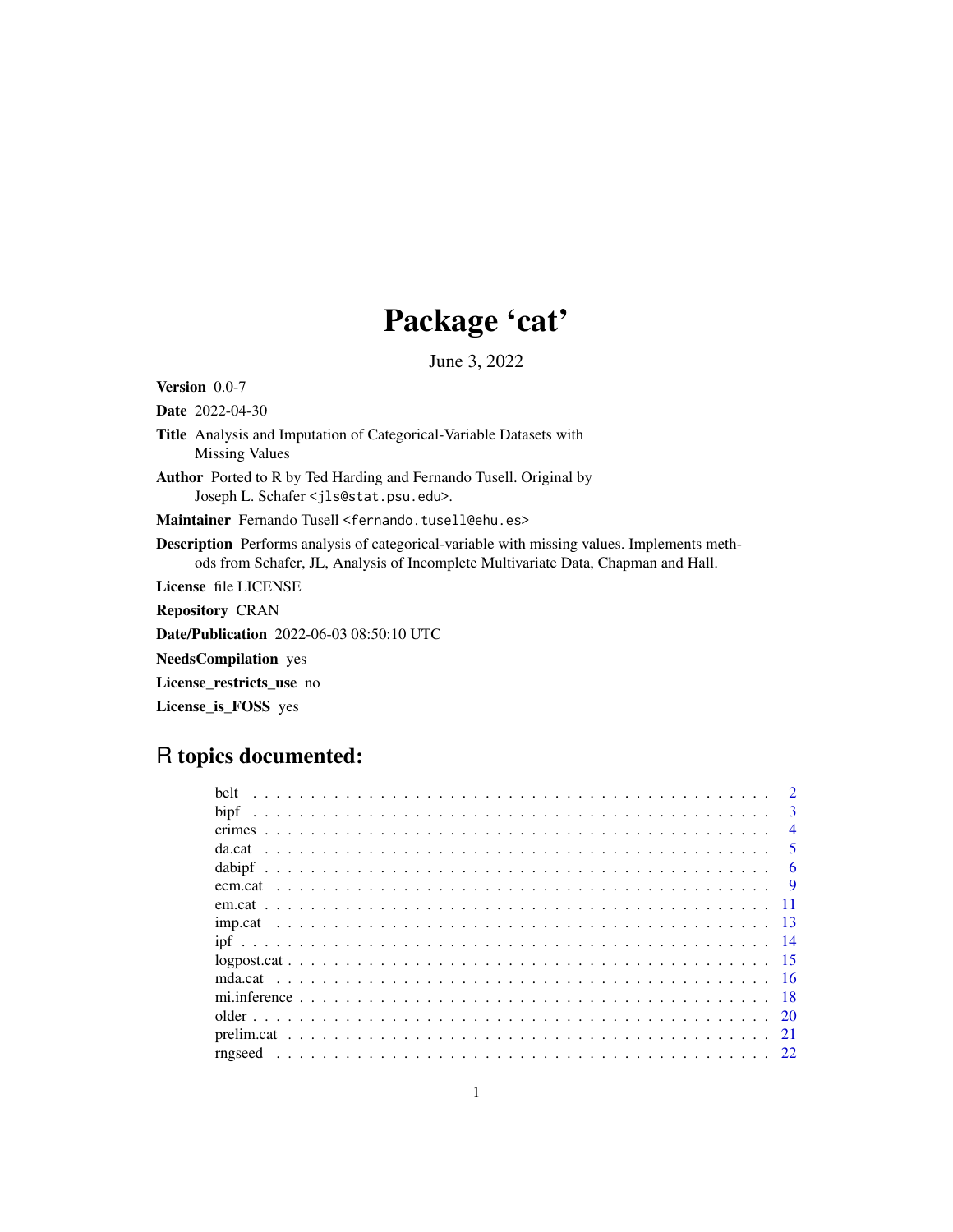#### <span id="page-1-0"></span>**Index** [24](#page-23-0)

# belt *Data on driver injury and seat belt use*

# Description

Data on driver injury and seat belt use.

#### Usage

data(belt)

# Format

The data frame belt. frame contains the following columns:

I Injury to driver (I1=Reported by police, I2=Follow up

B Belt use (B1=Reported by police, B2=Follow up

- D Damage to vehicle (high, low)
- S Sex: Male or Female

Freq Count

# Note

A matrix belt with similarly named columns exists that can be input directly to functions which do not admit data frames. Both the data frame and matrix include all complete and incomplete cases, from the police reports and follow up study.

#### Source

Schafer (1996) *Analysis of Incomplete Multivariate Data.* Chapman \& Hall, Section 7.4.3, which cites

Hochberg, Y. (1977) On the use of double sampling schemes in analyzing categorical data with misclassification errors, *JASA*, vol. 71, p. 914-921.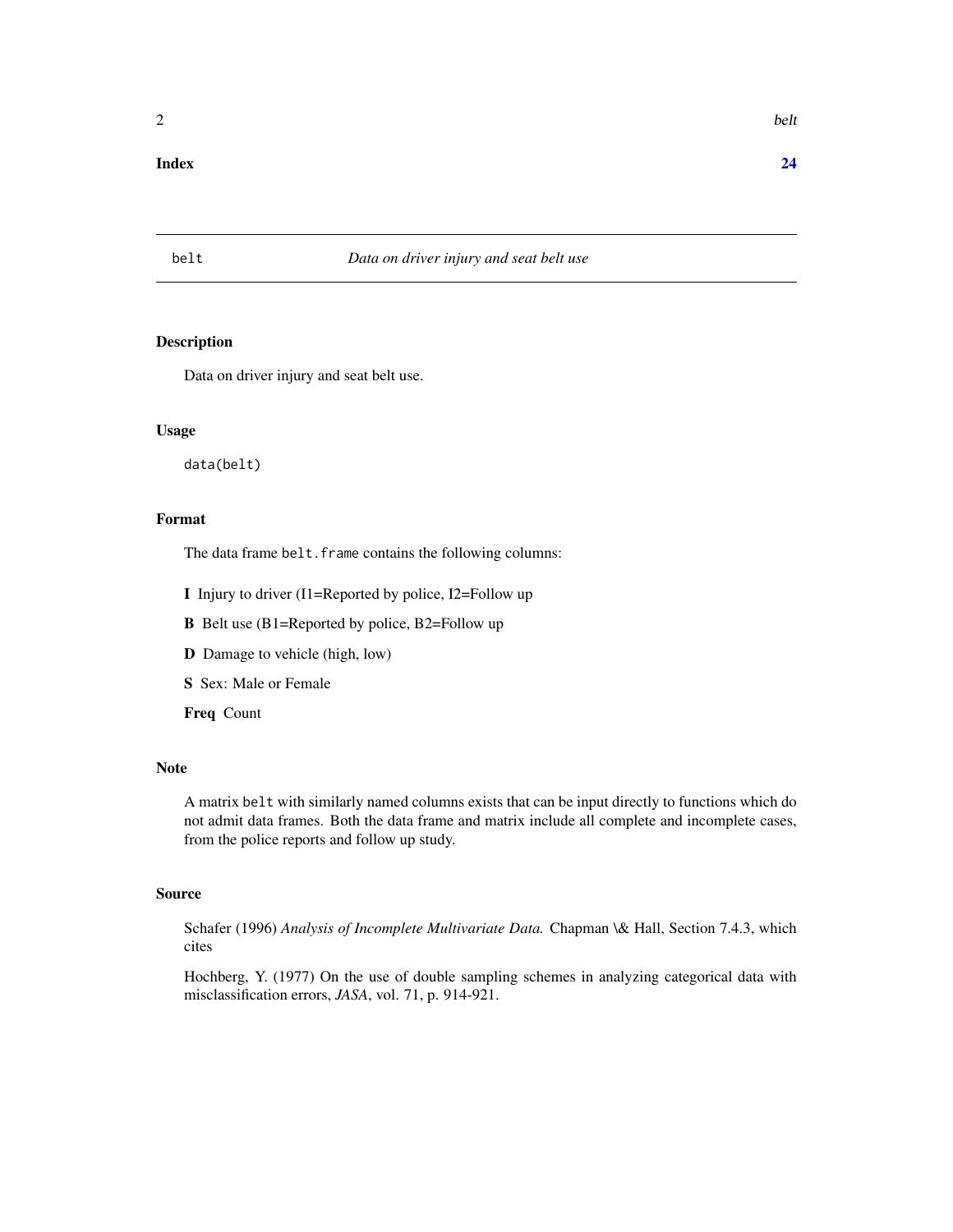<span id="page-2-1"></span><span id="page-2-0"></span>

# Description

Markov-Chain Monte Carlo method for simulating posterior draws of cell probabilities under a hierarchical loglinear model

#### Usage

```
bipf(table,margins, prior=0.5, start, steps=1, showits=FALSE)
```
# Arguments

| table   | contingency table (array) to be fitted by a log-linear model. All elements must<br>be non-negative.                                                                                                                                                                                                                    |
|---------|------------------------------------------------------------------------------------------------------------------------------------------------------------------------------------------------------------------------------------------------------------------------------------------------------------------------|
| margins | vector describing the marginal totals to be fitted. A margin is described by the<br>factors not summed over, and margins are separated by zeros. Thus $c(1,2,0,2,3,0,1,3)$<br>would indicate fitting the $(1,2)$ , $(2,3)$ , and $(1,3)$ margins in a three-way table, i.e.,<br>the model of no three-way association. |
| prior   | optional array of hyperparameters specifying a Dirichlet prior distribution. The<br>default is the Jeffreys prior (all hyperparameters $= .5$ ). If structural zeros appear<br>in table, a prior should be supplied with hyperparameters set to NA for those<br>cells.                                                 |
| start   | starting value for the algorithm. The default is a uniform table. If structural zeros<br>appear in table, start should contain zeros in those cells and ones elsewhere.                                                                                                                                                |
| steps   | number of cycles of Bayesian IPF to be performed.                                                                                                                                                                                                                                                                      |
| showits | if TRUE, reports the iterations so the user can monitor the progress of the algo-<br>rithm.                                                                                                                                                                                                                            |

#### Value

array like table, but containing simulated cell probabilities that satisfy the loglinear model. If the algorithm has converged, this will be a draw from the actual posterior distribution of the parameters.

#### Note

The random number generator seed must be set at least once by the function rngseed before this function can be used.

The starting value must lie in the interior of the parameter space. Hence, caution should be used when using a maximum likelihood estimate (e.g., from ipf) as a starting value. Random zeros in a table may produce mle's with expected cell counts of zero, and any zero in a starting value is interpreted by bipf as a structural zero. This difficulty can be overcome by using as a starting value calculated by ipf after adding a small positive constant (e.g., 1/2) to each cell.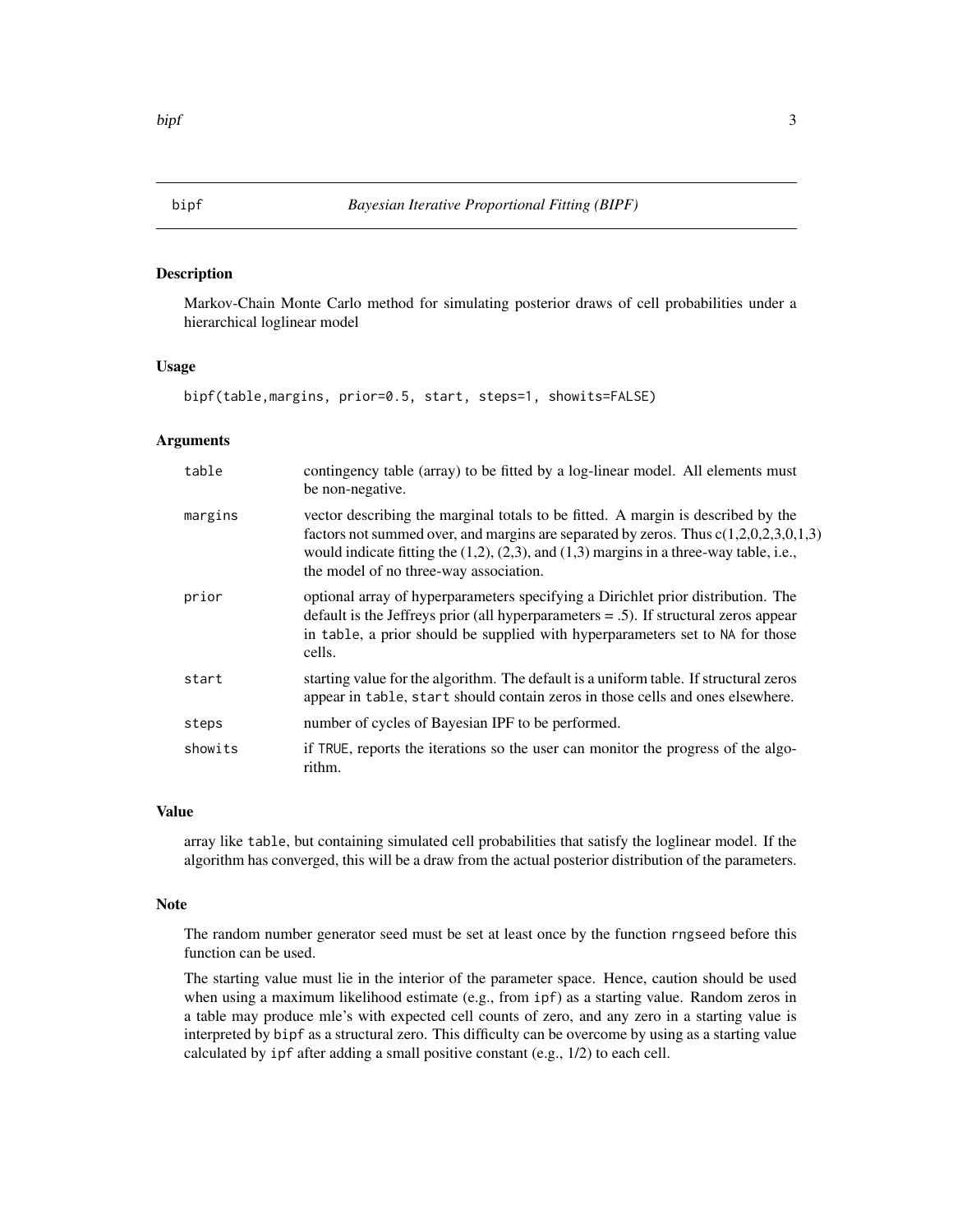<span id="page-3-0"></span>4 crimes and the crimes of the crimes of the crimes of the crimes of the crimes of the crimes of the crimes of the crimes of the crimes of the crimes of the crimes of the crimes of the crimes of the crimes of the crimes of

#### References

Schafer (1996) *Analysis of Incomplete Multivariate Data.* Chapman \& Hall, Chapter 8.

#### See Also

[ipf](#page-13-1) and [rngseed](#page-21-1).

# Examples

```
data(HairEyeColor) # load data
m=c(1,2,0,1,3,0,2,3) # no three-way interaction
thetahat <- ipf(HairEyeColor,margins=m,
         showits=TRUE) # fit model
thetahat <- ipf(HairEyeColor+.5,m) # find an interior starting value
rngseed(1234567) # set random generator seed
theta <- bipf(HairEyeColor,m,
           start=thetahat,prior=0.5,
           steps=50) # take 50 steps
```
crimes *U.S. National Crime Survey*

# Description

Victimization status of households on two occasions.

#### Usage

data(crimes)

#### Format

The matrix crimes contains the following columns:

V1 Victimization status on first occasion (1=No, 2=Yes)

V1 Victimization status on second occasion (1=No, 2=Yes)

Freq Count

#### Source

Schafer (1996) *Analysis of Incomplete Multivariate Data.* Chapman \& Hall, Section 7.4.3, which cites

Kadane, J.B. (1985) Is victimization chronic? A Bayesian Analysis of multinomial missing data, *Journal of Econometrics*, vol. 29, p. 47-67.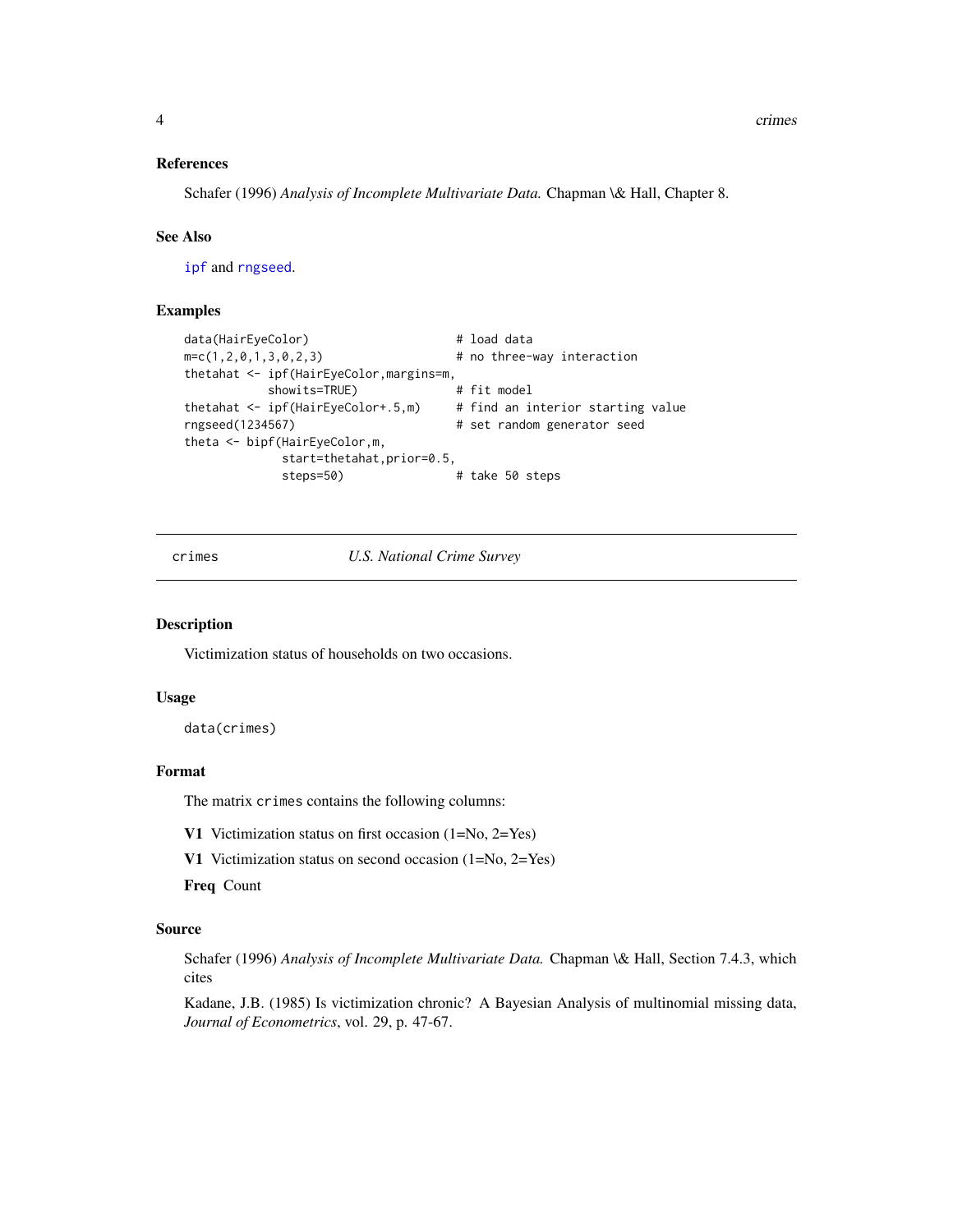<span id="page-4-1"></span><span id="page-4-0"></span>

# Description

Markov-Chain Monte Carlo method for simulating draws from the observed-data posterior distribution of underlying cell probabilities under a saturated multinomial model. May be used in conjunction with imp.cat to create proper multiple imputations.

#### Usage

da.cat(s, start, prior=0.5, steps=1, showits=FALSE)

#### Arguments

| <sub>S</sub> | summary list of an incomplete categorical dataset created by the function prelim. cat.                                                                                                                                   |
|--------------|--------------------------------------------------------------------------------------------------------------------------------------------------------------------------------------------------------------------------|
| start        | starting value of the parameter. This is an array of cell probabilities of dimension<br>s\$d, such as one created by em.cat. If structural zeros appear in the table,<br>starting values for those cells should be zero. |
| prior        | optional array of hyperparameters specifying a Dirichlet prior distribution. The<br>default is the Jeffreys prior (all hyperparameters = supplied with hyperparame-<br>ters set to NA for those cells.                   |
| steps        | number of data augmentation steps to be taken. Each step consists of an impu-<br>tation or I-step followed by a posterior or P-step.                                                                                     |
| showits      | if TRUE, reports the iterations so the user can monitor the progress of the algo-<br>rithm.                                                                                                                              |

# Details

At each step, the missing data are randomly imputed under their predictive distribution given the observed data and the current value of theta (I-step), and then a new value of theta is drawn from its Dirichlet posterior distribution given the complete data (P-step). After a suitable number of steps are taken, the resulting value of the parameter may be regarded as a random draw from its observed-data posterior distribution.

When the pattern of observed data is close to a monotone pattern, then mda.cat is preferred because it will tend to converge more quickly.

# Value

an array like start containing simulated cell probabilities.

#### Note

IMPORTANT: The random number generator seed must be set at least once by the function rngseed before this function can be used.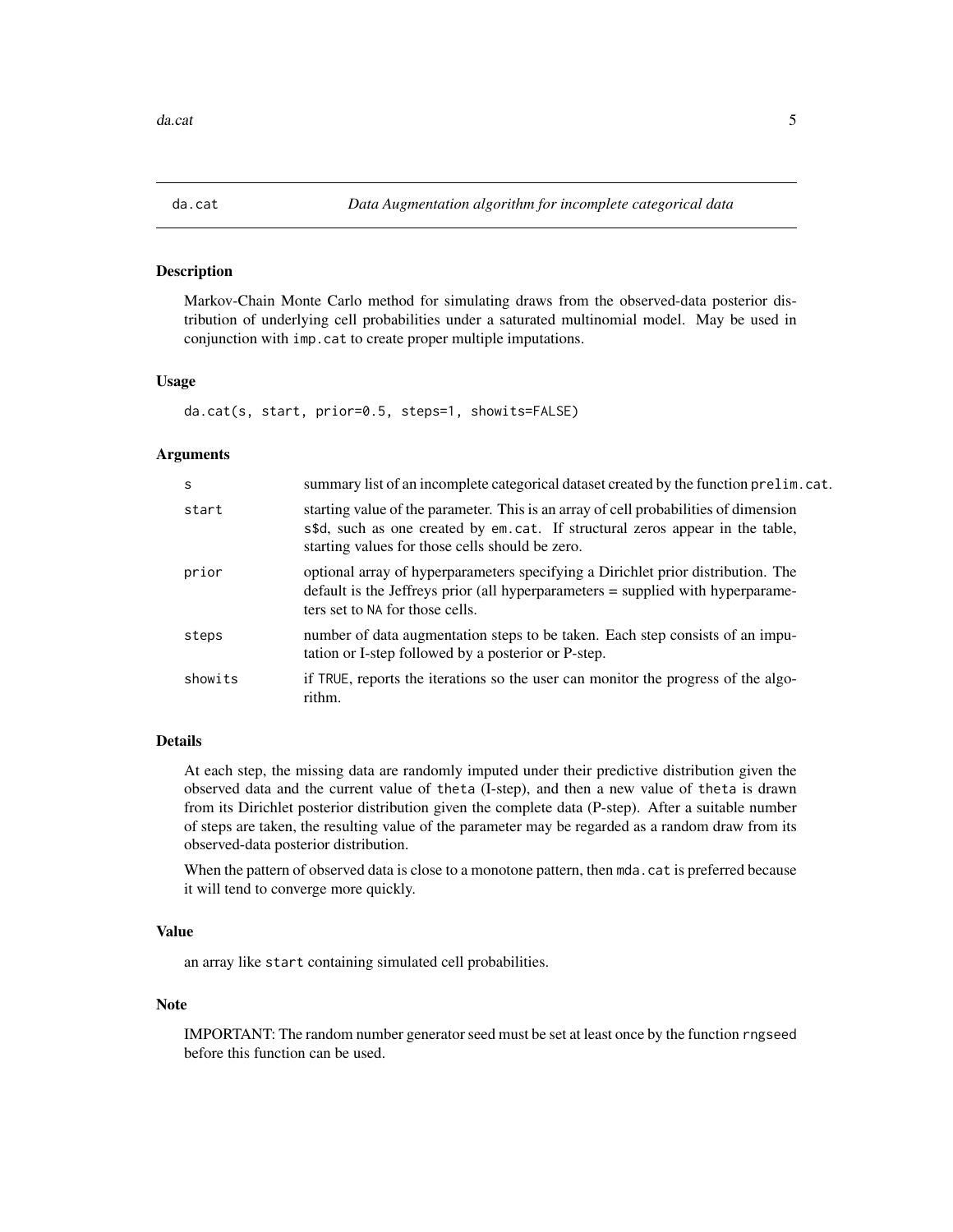#### <span id="page-5-0"></span>References

Schafer (1996) *Analysis of Incomplete Multivariate Data,* Chapman \& Hall, Chapter 7.

# See Also

[prelim.cat](#page-20-1), [rngseed](#page-21-1), [mda.cat](#page-15-1), [imp.cat](#page-12-1).

### Examples

```
data(crimes)
x \leftarrow \text{crimes}[, -3]counts <- crimes[,3]
s \le prelim.cat(x,counts) # preliminary manipulations
thetahat \leq em.cat(s) \qquad # find ML estimate under saturated model
rngseed(7817) # set random number generator seed
theta <- da.cat(s,thetahat,50) # take 50 steps from MLE
ximp <- imp.cat(s,theta) # impute once under theta
theta \leq da.cat(s, theta, 50) # take another 50 steps
ximp < - imp.cat(s, theta) # impute again under new theta
```
<span id="page-5-1"></span>dabipf *Data augmentation-Bayesian IPF algorithm for incomplete categorical data*

#### Description

Markov-Chain Monte Carlo method for simulating draws from the observed-data posterior distribution of underlying cell probabilities under hierarchical loglinear models. May be used in conjunction with imp.cat to create proper multiple imputations.

#### Usage

```
dabipf(s, margins, start, steps=1, prior=0.5, showits=FALSE)
```
#### Arguments

| S       | summary list of an incomplete categorical dataset created by the function prelim. cat.                                                                                                                                                                                                                                 |
|---------|------------------------------------------------------------------------------------------------------------------------------------------------------------------------------------------------------------------------------------------------------------------------------------------------------------------------|
| margins | vector describing the marginal totals to be fitted. A margin is described by the<br>factors not summed over, and margins are separated by zeros. Thus $c(1,2,0,2,3,0,1,3)$<br>would indicate fitting the $(1,2)$ , $(2,3)$ , and $(1,3)$ margins in a three-way table, i.e.,<br>the model of no three-way association. |
| start   | starting value of the parameter. The starting value should lie in the interior of<br>the parameter space for the given loglinear model. If structural zeros are present,<br>start should contain zeros in those positions.                                                                                             |
| steps   | number of complete cycles of data augmentation-Bayesian IPF to be performed.                                                                                                                                                                                                                                           |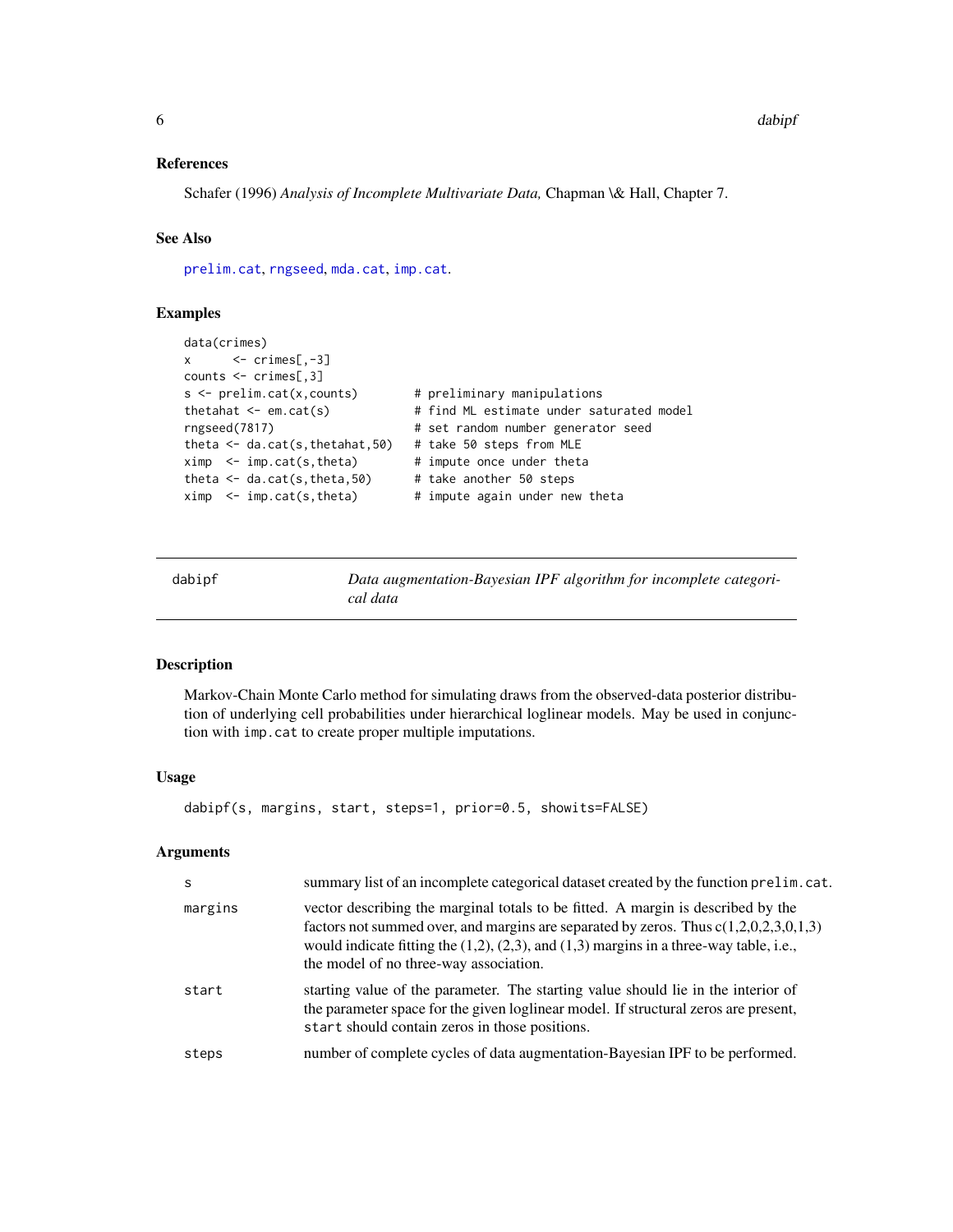#### dabipf 7 and 2008 and 2008 and 2008 and 2008 and 2008 and 2008 and 2008 and 2008 and 2008 and 2008 and 2008 and 2008 and 2008 and 2008 and 2008 and 2008 and 2008 and 2008 and 2008 and 2008 and 2008 and 2008 and 2008 and 20

| prior   | optional array of hyperparameters specifying a Dirichlet prior distribution. The            |
|---------|---------------------------------------------------------------------------------------------|
|         | default is the Jeffreys prior (all hyperparameters $= .5$ ). If structural zeros are        |
|         | present, a prior should be supplied with hyperparameters set to NA for those<br>cells.      |
| showits | if TRUE, reports the iterations so the user can monitor the progress of the algo-<br>rithm. |

### Value

array of simulated cell probabilities that satisfy the loglinear model. If the algorithm has converged, this will be a draw from the actual posterior distribution of the parameters.

#### Note

The random number generator seed must be set at least once by the function rngseed before this function can be used.

The starting value must lie in the interior of the parameter space. Hence, caution should be used when using a maximum likelihood estimate (e.g., from ecm.cat) as a starting value. Random zeros in a table may produce mle's with expected cell counts of zero. This difficulty can be overcome by using as a starting value a posterior mode calculated by ecm.cat with prior hyperparameters greater than one.

# References

Schafer (1996) *Analysis of Incomplete Multivariate Data.* Chapman \& Hall, Chapter 8.

#### Examples

```
#
# Example 1 Based on Schafer's p. 329 and ss. This is a toy version,
# using a much shorter length of chain than required. To
# generate results comparable with those in the book, edit
# the \dontrun{ } line below and comment the previous one.
#
data(belt)
attach(belt.frame)
EB <- ifelse(B1==B2,1,0)
EI \le ifelse(I1==I2,1,0)
belt.frame <- cbind(belt.frame,EB,EI)
colnames(belt.frame)
a \le - x \times \frac{1}{2} and \frac{1}{2} + S + S + B2 + I2 + EB + EI,
                 data=belt.frame)
m \leftarrow \text{list}(c(1,2,3,4),c(3,4,5,6),c(1,5),c(1,6), c(2,6)b <- loglin(a,margin=m) # fits (DSB2I2)B2I2EBEI)(DEB)(DEI)(SEI)
                                           # in Schafer's p. 304
a \le - x \times \text{tabs} (Freq \sim D + S + B2 + I2 + B1 + I1,
                data=belt.frame)
m \leftarrow \text{list}(c(1, 2, 5, 6), c(1, 2, 3, 4), c(3, 4, 5, 6),c(1,3,5), c(1,4,6), c(2,4,6))
```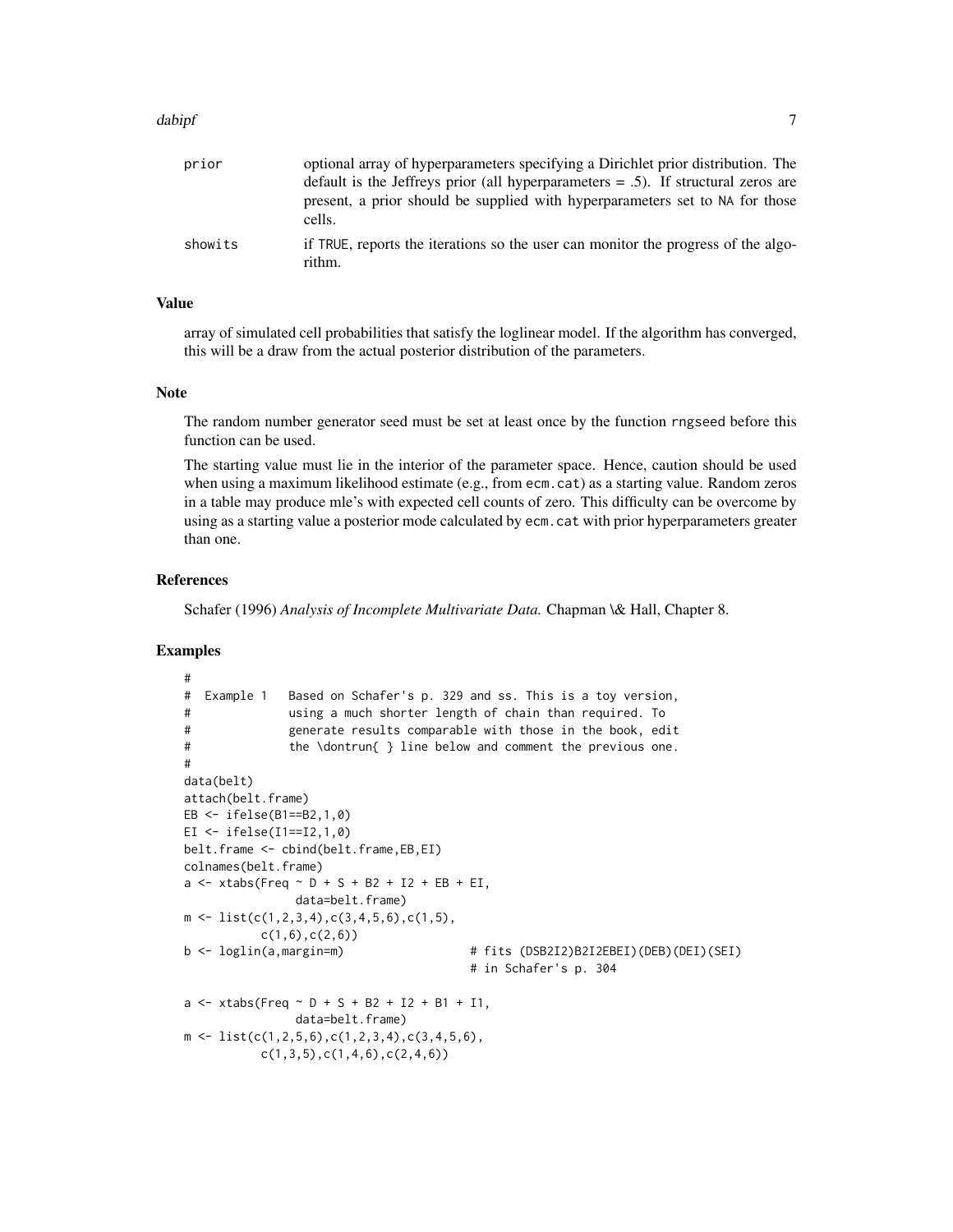```
b <- loglin(a,margin=m) # fits (DSB1I1)(DSB2I2)(B2I2B1I1)(DB1B2)
                                       # (DI1I2)(SI1I2) in Schafer's p. 329
s <- prelim.cat(x=belt[,-7],counts=belt[,7])
m \leftarrow c(1, 2, 5, 6, 0, 1, 2, 3, 4, 0, 3, 4, 5, 6, 0, 1, 3, 5, 0, 1, 4, 6, 0, 2, 4, 6)theta <- ecm.cat(s,margins=m, \qquad # excruciantingly slow; needs 2558
                  maxits=5000) # iterations.
rngseed(1234)
#
# Now ten multiple imputations of the missing variables B2, I2 are
# generated, by running a chain and taking every 2500th observation.
# Prior hyperparameter is set at 0.5 as in Shchafer's p. 329
#
imputations <- vector("list",10)
for (i in 1:10) {
cat("Doing imputation ",i,"\n")
  theta <- dabipf(s,m,theta,prior=0.5, # toy chain; for comparison with
                  steps=25) # results in Schafer's book the next
                                       # statement should be run,
                                       # rather than this one.
 ## Not run: theta <- dabipf(s,m,theta,prior=0.5,steps=2500)
 imputations[[i]] <- imp.cat(s,theta)
}
detach(belt.frame)
#
# Example 2 (reproduces analysis performed in Schafer's p. 327.)
#
# Caveat! I try to reproduce what has been done in that page, but although
# the general appearance of the boxplots generated below is quite similar to
# that of Schafer's Fig. 8.4 (p. 327), the VALUES of the log odds do not
# quite fall in line with those reported by said author. It doesn't look like
# the difference can be traced to decimal vs. natural logs. On the other hand,
# Fig. 8.4 refers to log odds, while the text near the end of page 327 gives
# 1.74 and 1.50 as the means of the *odds* (not log odds). FT, 22.7.2003.
#
#
data(older) # reading data
x <- older[,1:6] # preliminary manipulations
counts <- older[,7]
s <- prelim.cat(x,counts)
colnames(x) # names of columns
rngseed(1234)
m \leftarrow c(1, 2, 3, 4, 5, 0, 1, 2, 3, 5, 6, 0, 4, 3) # model (ASPMG)(ASPMD)(GD) in
                                       # Schafer's p. 327
                                       # do analysis with different priors
theta <- ecm.cat(s,m,prior=1.5) # Strong pull to uniform table
                                       # for initial estimates
prob1 <- dabipf(s,m,theta,steps=100, # Burn-in period
                 prior=0.1)
prob2 <- dabipf(s,m,theta,steps=100, # Id. with second prior
```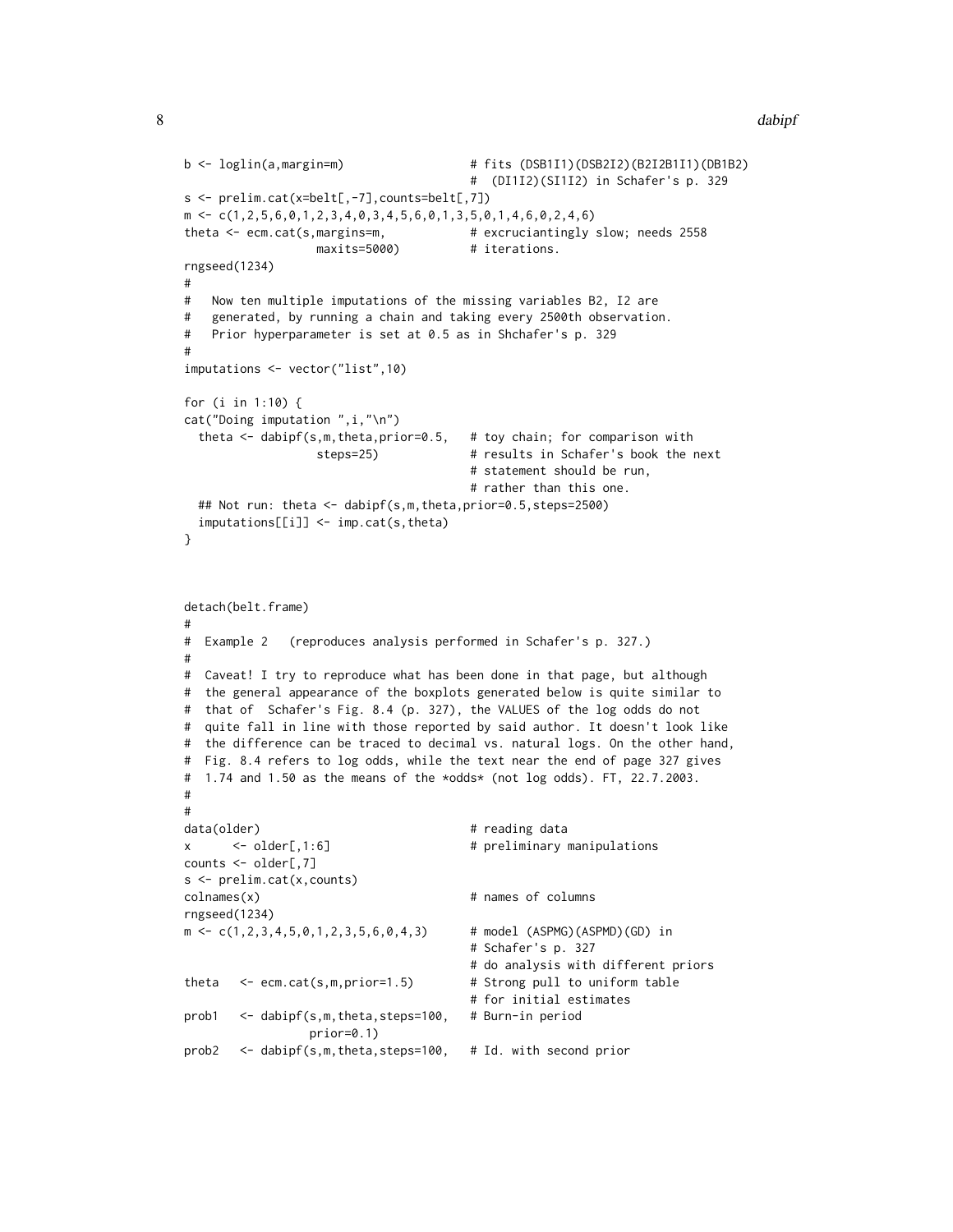```
prior=1.5)
lodds <- matrix(0,5000,2) # Where to store log odds ratios.
oddsr \leftarrow function(x) { \qquad # Odds ratio of 2 x 2 table.
           o <- (x[1,1]*x[2,2])/
                  (x[1,2]*x[2,1])
           return(o)
           }
for(i in 1:5000) { # Now generate 5000 log odds
prob1 <- dabipf(s,m,prob1, prior=0.1)
t1 <- apply(prob1,c(1,2),sum) # Marginal GD table
                                       # Log odds ratio
lodds[i,1] \leftarrow log(oddsr(t1))prob2 <- dabipf(s,m,prob2, prior=1.5) # Id. with second prior
t2 \leftarrow apply(prob2, c(1,2), sum)
lodds[i,2] \leftarrow log(oddsr(t2))}
lodds <- as.data.frame(lodds)
colnames(lodds) <- c("0.1","1.5") \qquad # Similar to Schafer's Fig. 8.4.
boxplot(lodds,xlab="Prior hyperparameter")
title(main="Log odds ratio generated with DABIPF (5000 draws)")
summary(lodds)
```
<span id="page-8-1"></span>

ecm.cat *ECM algorithm for incomplete categorical data*

#### Description

Finds ML estimate or posterior mode of cell probabilities under a hierarchical loglinear model

# Usage

```
ecm.cat(s, margins, start, prior=1, showits=TRUE, maxits=1000,
eps=0.0001)
```
#### Arguments

| S       | summary list of an incomplete categorical dataset produced by the function<br>prelim.cat.                                                                                                                                                                                                                                                                                                                                                                                                   |
|---------|---------------------------------------------------------------------------------------------------------------------------------------------------------------------------------------------------------------------------------------------------------------------------------------------------------------------------------------------------------------------------------------------------------------------------------------------------------------------------------------------|
| margins | vector describing the sufficient configurations or margins in the desired loglinear<br>model. A margin is described by the factors not summed over, and margins are<br>separated by zeros. Thus $c(1,2,0,2,3,0,1,3)$ would indicate the $(1,2)$ , $(2,3)$ , and<br>$(1,3)$ margins in a three-way table, i.e., the model of no three-way association.<br>The integers $1,2,$ in the specified margins correspond to the columns of the<br>original data matrix x that was used to create s. |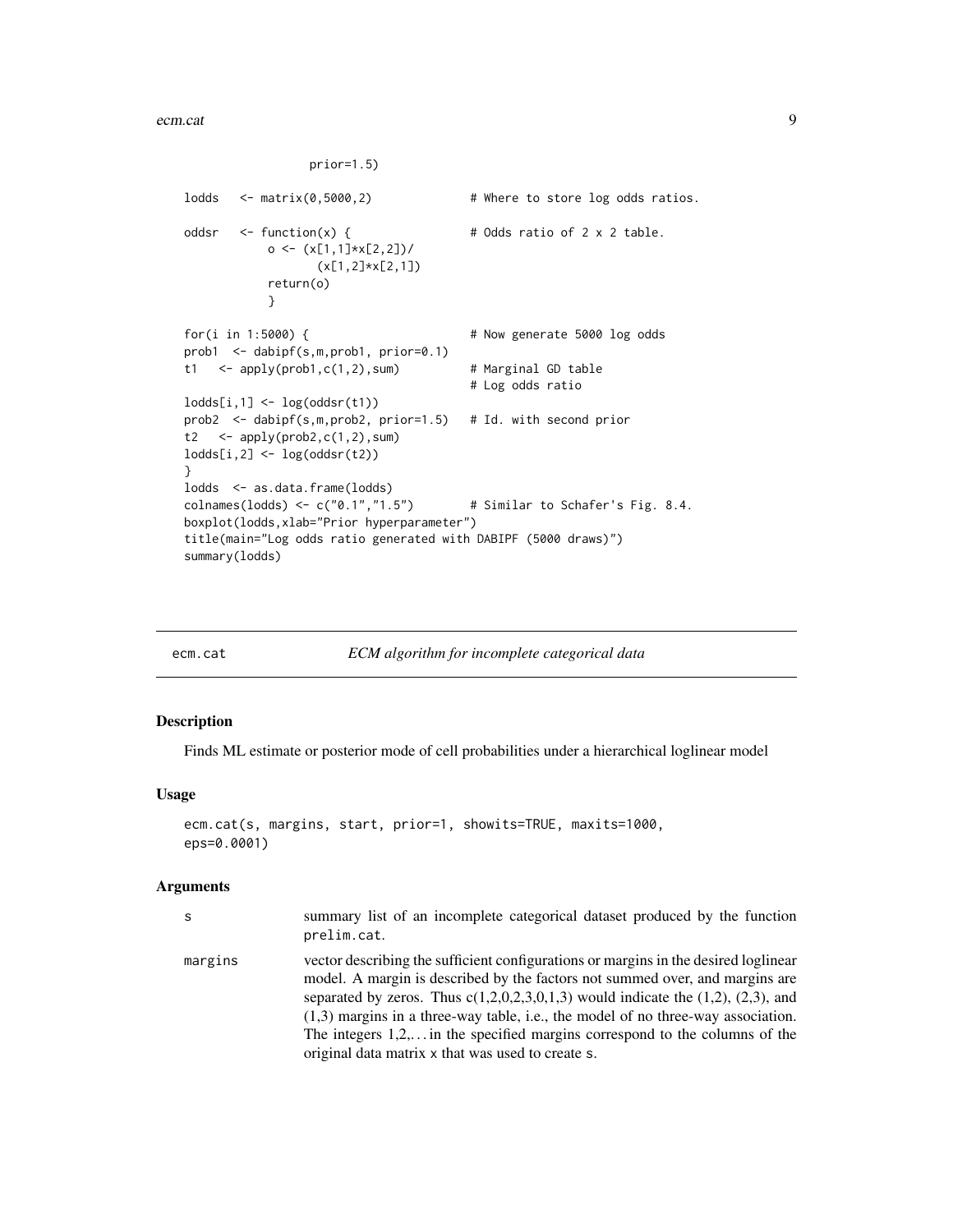<span id="page-9-0"></span>

| start   | optional starting value of the parameter. This is an array with dimensions s\$d<br>whose elements sum to one. The default starting value is a uniform array (equal<br>probabilities in all cells). If structural zeros appear in the table, start should<br>contain zeros in those positions and nonzero (e.g. uniform) values elsewhere. |
|---------|-------------------------------------------------------------------------------------------------------------------------------------------------------------------------------------------------------------------------------------------------------------------------------------------------------------------------------------------|
| prior   | optional vector of hyperparameters for a Dirichlet prior distribution. The default<br>is a uniform prior distribution (all hyperparameters $= 1$ ) on the cell probabilities,<br>which will result in maximum likelihood estimation. If structural zeros appear<br>in the table, a prior should be supplied with NAs in those cells.      |
| showits | if TRUE, reports the iterations of ECM so the user can monitor the progress of<br>the algorithm.                                                                                                                                                                                                                                          |
| maxits  | maximum number of iterations performed. The algorithm will stop if the pa-<br>rameter still has not converged after this many iterations.                                                                                                                                                                                                 |
| eps     | convergence criterion. This is the largest proportional change in an expected cell<br>count from one iteration to the next. Any expected cell count that drops below<br>1E-07 times the average cell probability (1/number of non-structural zero cells)<br>is set to zero during the iterations.                                         |

# Details

At each iteration, performs an E-step followed by a single cycle of iterative proportional fitting.

#### Value

array of dimension s\$d containing the ML estimate or posterior mode, assuming that ECM has converged by maxits iterations.

#### Note

If zero cell counts occur in the observed-data tables, the maximum likelihood estimate may not be unique, and the algorithm may converge to different stationary values depending on the starting value. Also, if zero cell counts occur in the observed-data tables, the ML estimate may lie on the boundary of the parameter space. Supplying a prior with hyperparameters greater than one will give a unique posterior mode in the interior of the parameter space. Estimated probabilities for structural zero cells will always be zero.

#### References

Schafer (1996), *Analysis of Incomplete Multivariate Data.* Chapman \& Hall, Chapter 8

X. L. Meng and D. B. Rubin (1991), "IPF for contingency tables with missing data via the ECM algorithm," Proceedings of the Statistical Computing Section, Amer. Stat. Assoc., 244–247.

# See Also

[prelim.cat](#page-20-1), [em.cat](#page-10-1), [logpost.cat](#page-14-1)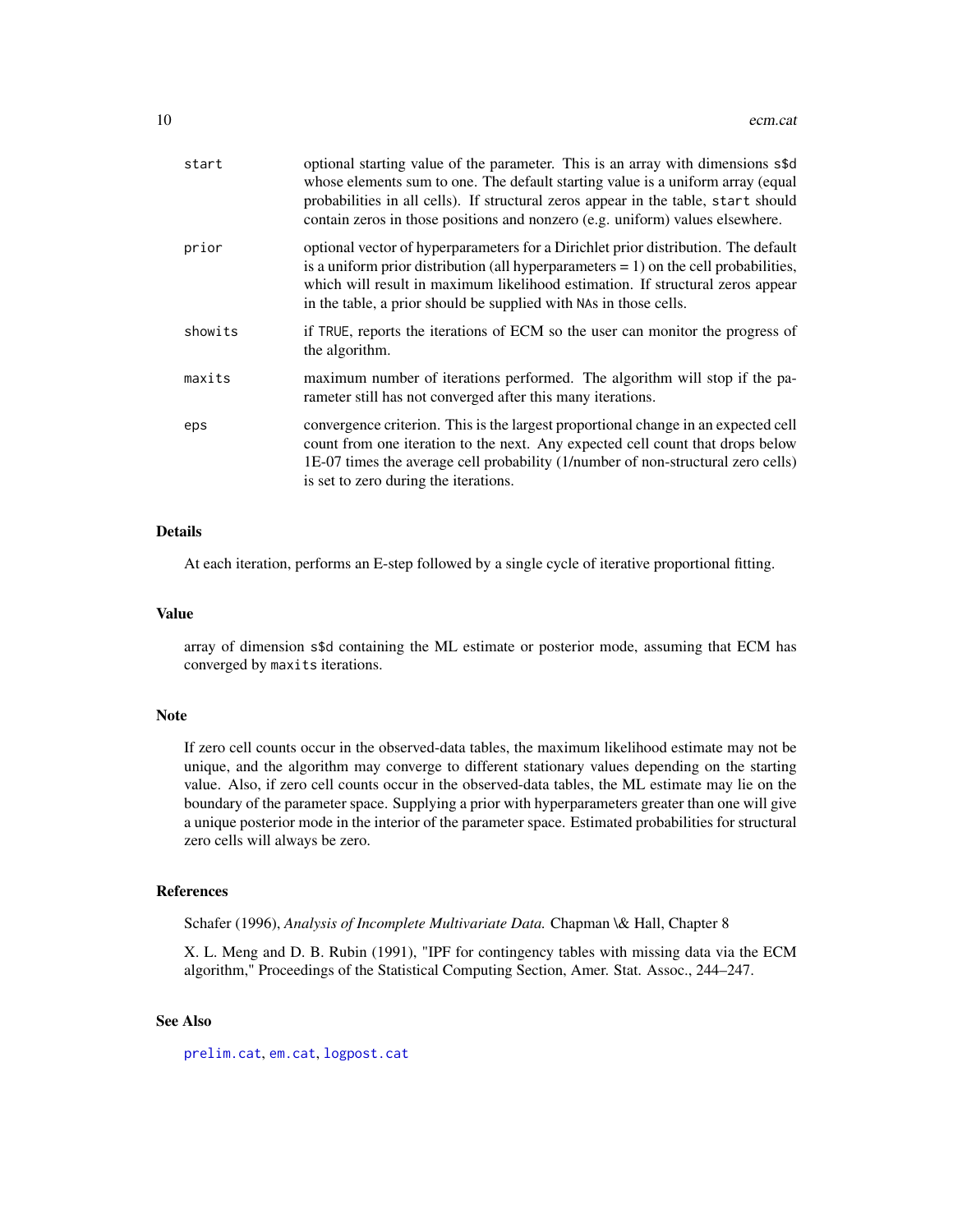#### <span id="page-10-0"></span>em.cat 11

#### Examples

```
data(older) # load data
#
# Example 1
#
older[1:2,] # see partial content; older.frame also
                                  # available.
s <- prelim.cat(older[,-7],older[,7]) # preliminary manipulations
m \leftarrow c(1, 2, 5, 6, 0, 3, 4) # margins for restricted model
try(thetahat1 <- ecm.cat(s,margins=m))# will complain
thetahat2 <- ecm.cat(s,margins=m,prior=1.1)
                                  # same model with prior information
logpost.cat(s,thetahat2) # loglikelihood under thetahat2
#
# Example 2 (reproduces analysis performed in Schafer's p. 327.)
#
m1 \leq c(1, 2, 3, 5, 6, 0, 1, 2, 4, 5, 6, 0, 3, 4) # model (ASPMG)(ASPMD)(GD) in
                                  # Schafer's p. 327
theta1 <- ecm.cat(s,margins=m1,
                     prior=1.1) # Prior to bring MLE away from boundary.
m2 <- c(1,2,3,5,6,0,1,2,4,5,6) # model (ASPMG)(ASPMD)
theta2 <- ecm.cat(s,margins=m2,
                     prior=1.1)
lik1 <- logpost.cat(s,theta1) # posterior log likelihood.
lik2 <- logpost.cat(s,theta2) # id. for restricted model.
lrt <- -2*(lik2-lik1) # for testing significance of (GD)
p <- 1 - pchisq(lrt,1) # significance level
cat("LRT statistic for \n(ASMPG)(ASMPD) vs. (ASMPG)(ASMPD)(GD): ",lrt," with p-value = ",p)
```
<span id="page-10-1"></span>em.cat *EM algorithm for incomplete categorical data*

# Description

Finds ML estimate or posterior mode of cell probabilities under the saturated multinomial model.

#### Usage

```
em.cat(s, start, prior=1, showits=TRUE, maxits=1000,
eps=0.0001)
```
#### Arguments

| S     | summary list of an incomplete categorical dataset produced by the function<br>prelim.cat.                                                                                                                                                                                                                                                 |
|-------|-------------------------------------------------------------------------------------------------------------------------------------------------------------------------------------------------------------------------------------------------------------------------------------------------------------------------------------------|
| start | optional starting value of the parameter. This is an array with dimensions s\$d<br>whose elements sum to one. The default starting value is a uniform array (equal<br>probabilities in all cells). If structural zeros appear in the table, start should<br>contain zeros in those positions and nonzero (e.g. uniform) values elsewhere. |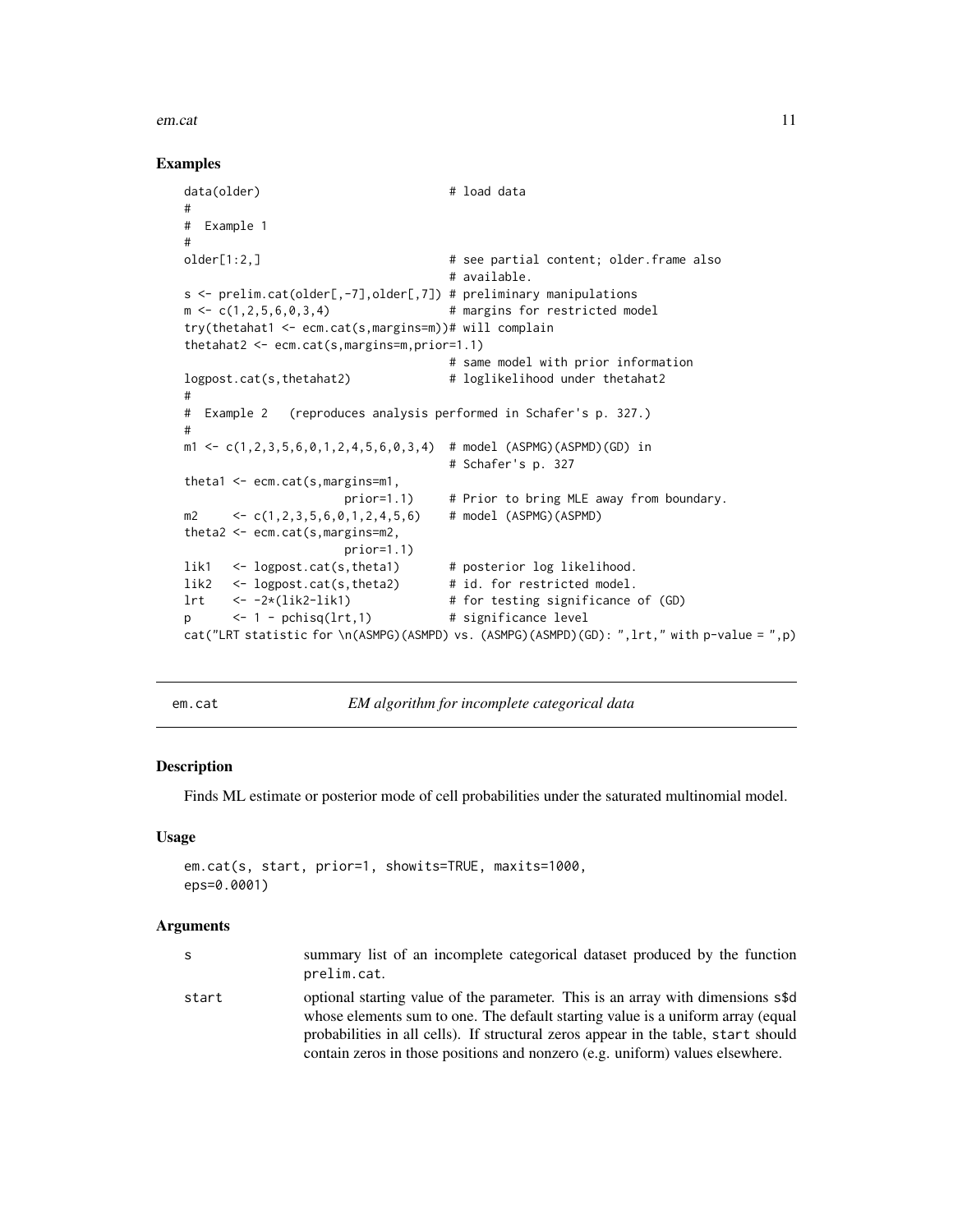<span id="page-11-0"></span>

| prior   | optional vector of hyperparameters for a Dirichlet prior distribution. The default<br>is a uniform prior distribution (all hyperparameters $= 1$ ) on the cell probabilities,<br>which will result in maximum likelihood estimation. If structural zeros appear<br>in the table, a prior should be supplied with NAs in those cells. |
|---------|--------------------------------------------------------------------------------------------------------------------------------------------------------------------------------------------------------------------------------------------------------------------------------------------------------------------------------------|
| showits | if TRUE, reports the iterations of EM so the user can monitor the progress of the<br>algorithm.                                                                                                                                                                                                                                      |
| maxits  | maximum number of iterations performed. The algorithm will stop if the pa-<br>rameter still has not converged after this many iterations.                                                                                                                                                                                            |
| eps     | convergence criterion. This is the largest proportional change in an expected cell<br>count from one iteration to the next. Any expected cell count that drops below<br>1E-07 times the average cell probability (1/number of non-structural zero cells)<br>is set to zero during the iterations.                                    |

# Value

array of dimension s\$d containing the ML estimate or posterior mode, assuming that EM has converged by maxits iterations.

# Note

If zero cell counts occur in the observed-data table, the maximum likelihood estimate may not be unique, and the algorithm may converge to different stationary values depending on the starting value. Also, if zero cell counts occur in the observed-data table, the ML estimate may lie on the boundary of the parameter space. Supplying a prior with hyperparameters greater than one will give a unique posterior mode in the interior of the parameter space. Estimated probabilities for structural zero cells will always be zero.

# References

Schafer (1996) *Analysis of Incomplete Multivariate Data.* Chapman \& Hall, Section 7.3.

#### See Also

[prelim.cat](#page-20-1), [ecm.cat](#page-8-1), [logpost.cat](#page-14-1)

#### Examples

```
data(crimes)
crimes
s <- prelim.cat(crimes[,1:2],crimes[,3]) # preliminary manipulations
thetahat <- em.cat(s) \qquad # mle under saturated model
logpost.cat(s,thetahat) \qquad \qquad \qquad # loglikelihood at thetahat
```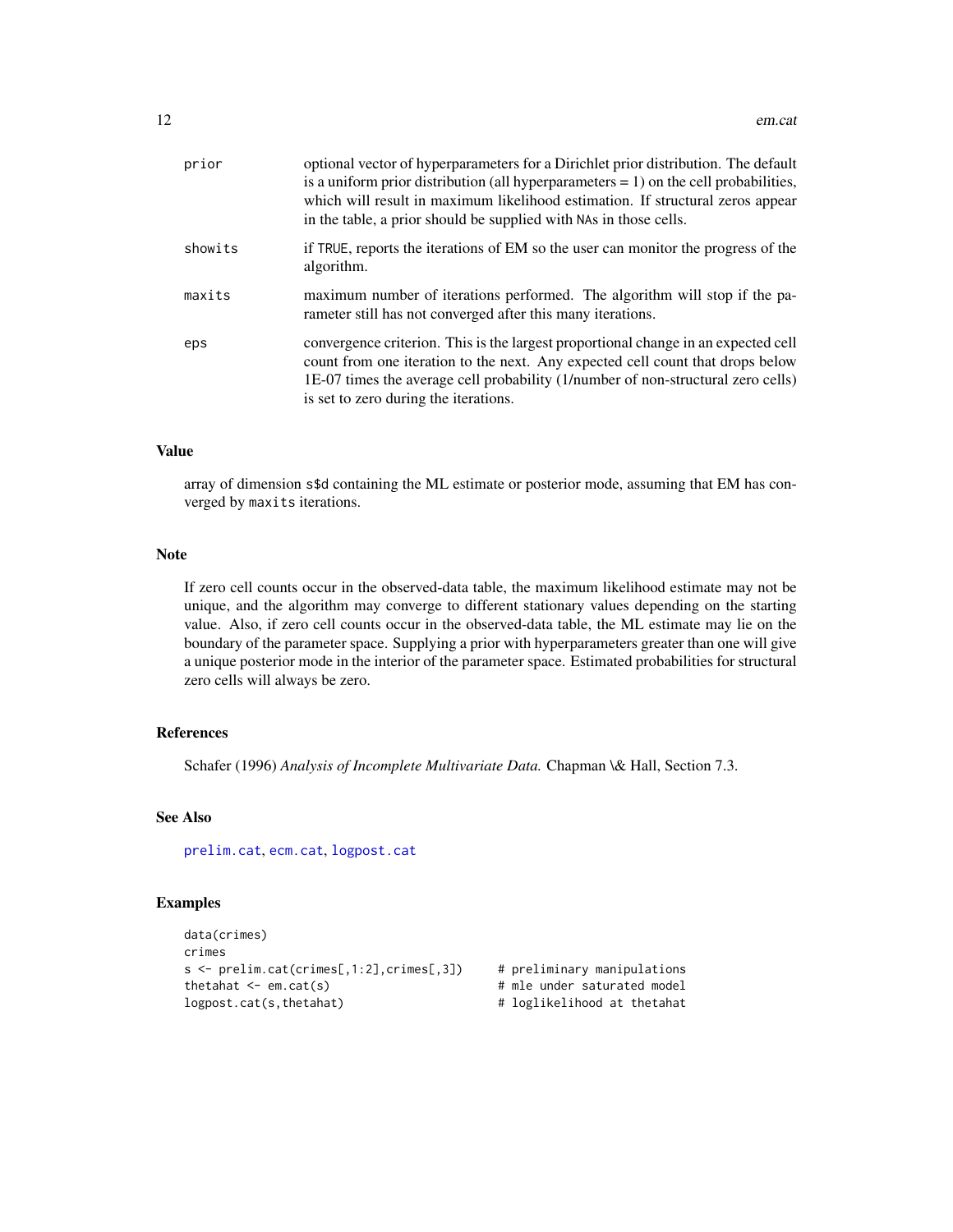<span id="page-12-1"></span><span id="page-12-0"></span>

# Description

Performs single random imputation of missing values in a categorical dataset under a user-supplied value of the underlying cell probabilities.

#### Usage

imp.cat(s, theta)

#### Arguments

| S.    | summary list of an incomplete categorical dataset created by the function prelim. cat.                                                                                                                                 |
|-------|------------------------------------------------------------------------------------------------------------------------------------------------------------------------------------------------------------------------|
| theta | parameter value under which the missing data are to be imputed. This is an<br>array of cell probabilities of dimension s\$d whose elements sum to one, such as<br>produced by em.cat.ecm.cat.da.cat.mda.cat or dabipf. |

# Details

Missing data are drawn independently for each observational unit from their conditional predictive distribution given the observed data and theta.

#### Value

If the original incomplete dataset was in ungrouped format (s\$grouped=F), then a matrix like s\$x except that all NAs have been filled in.

If the original dataset was grouped, then a list with the following components:

|        | Matrix of levels for categorical variables                                                     |
|--------|------------------------------------------------------------------------------------------------|
| counts | vector of length nrow(x) containing frequencies or counts corresponding to the<br>levels in x. |

# Note

IMPORTANT: The random number generator seed must be set by the function rngseed at least once in the current session before this function can be used.

# See Also

[prelim.cat](#page-20-1), [rngseed](#page-21-1), [em.cat](#page-10-1), [da.cat](#page-4-1), [mda.cat](#page-15-1), [ecm.cat](#page-8-1), [dabipf](#page-5-1)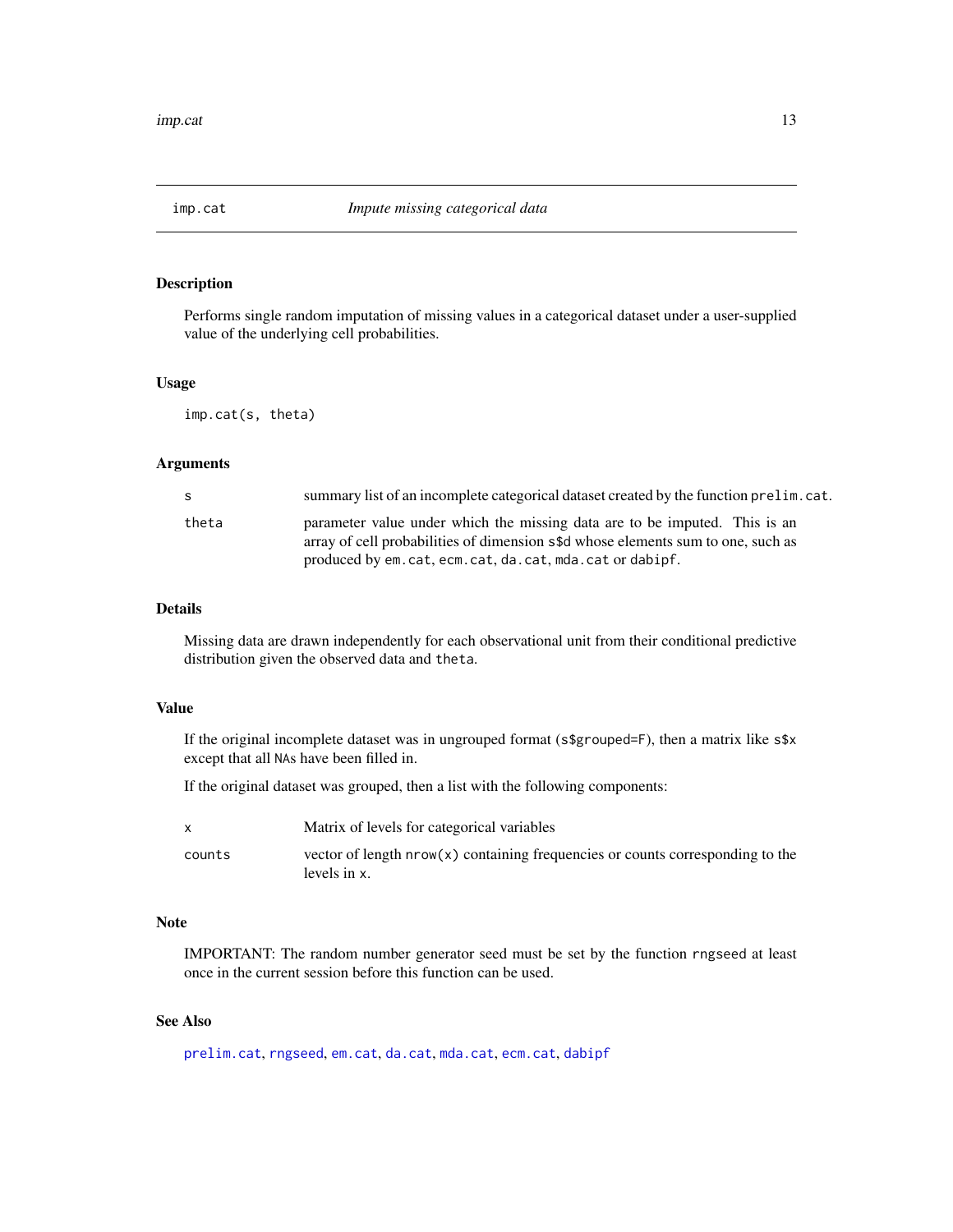# Examples

```
data(crimes)
x \leftarrow \text{crimes}[, -3]counts <- crimes[,3]
s <- prelim.cat(x,counts) # preliminary manipulations
thetahat \leq em.cat(s) \qquad # find ML estimate under saturated model
rngseed(7817) # set random number generator seed
theta <- da.cat(s,thetahat,50) # take 50 steps from MLE
ximp < - imp.cat(s,theta) # impute once under theta
theta \langle -\ln p, \frac{1}{2}, \frac{1}{2}, \frac{1}{2}\rangle # take another 50 steps
ximp < - imp.cat(s, theta) # impute again under new theta
```
<span id="page-13-1"></span>ipf *Iterative Proportional Fitting*

#### Description

ML estimation for hierarchical loglinear models via conventional iterative proportional fitting (IPF).

#### Usage

ipf(table, margins, start, eps=0.0001, maxits=50, showits=TRUE)

# Arguments

| table   | contingency table (array) to be fit by a log-linear model. All elements must be<br>non-negative.                                                                                                                                                                                                                       |
|---------|------------------------------------------------------------------------------------------------------------------------------------------------------------------------------------------------------------------------------------------------------------------------------------------------------------------------|
| margins | vector describing the marginal totals to be fitted. A margin is described by the<br>factors not summed over, and margins are separated by zeros. Thus $c(1,2,0,2,3,0,1,3)$<br>would indicate fitting the $(1,2)$ , $(2,3)$ , and $(1,3)$ margins in a three-way table, i.e.,<br>the model of no three-way association. |
| start   | starting value for IPF algorithm. The default is a uniform table. If structural<br>zeros appear in table, start should contain zeros in those cells and ones else-<br>where.                                                                                                                                           |
| eps     | convergence criterion. This is the largest proportional change in an expected cell<br>count from one iteration to the next. Any expected cell count that drops below<br>1E-07 times the average cell probability (1/number of non-structural zero cells)<br>is set to zero during the iterations.                      |
| maxits  | maximum number of iterations performed. The algorithm will stop if the pa-<br>rameter still has not converged after this many iterations.                                                                                                                                                                              |
| showits | if TRUE, reports the iterations of IPF so the user can monitor the progress of the<br>algorithm.                                                                                                                                                                                                                       |

# Value

array like table, but containing fitted values (expected frequencies) under the loglinear model.

<span id="page-13-0"></span>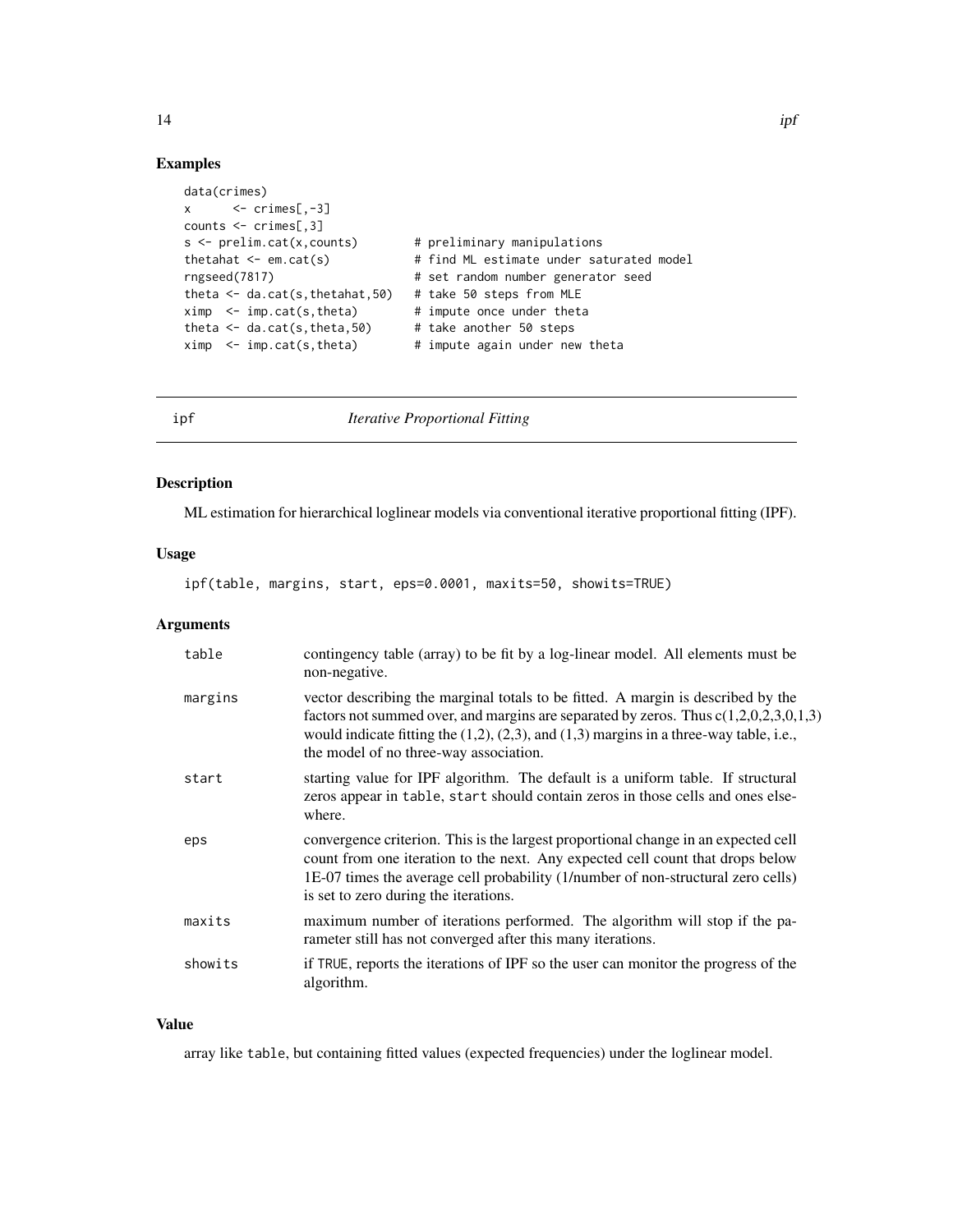#### <span id="page-14-0"></span>logpost.cat 15

# DETAILS

This function is usually used to compute ML estimates for a loglinear model. For ML estimates, the array table should contain the observed frequencies from a cross-classified contingency table. Because this is the "cell-means" version of IPF, the resulting fitted values will add up to equals sum(table). To obtain estimated cell probabilities, rescale the fitted values to sum to one.

This function may also be used to compute the posterior mode of the multinomial cell probabilities under a Dirichlet prior. For a posterior mode, set the elements of table to (observed frequencies + Dirichlet hyperparameters - 1). Then, after running IPF, rescale the fitted values to sum to one.

#### Note

This function is essentially the same as the old S function loglin, but results are computed to double precision. See help(loglin) for more details.

#### References

Agresti, A. (1990) Categorical Data Analysis. J. Wiley & Sons, New York.

Schafer (1996) *Analysis of Incomplete Multivariate Data.* Chapman \& Hall, Chapter 8.

#### See Also

[ecm.cat](#page-8-1), [bipf](#page-2-1)

#### Examples

```
data(HairEyeColor) # load data
m=c(1,2,0,1,3,0,2,3) # no three-way interaction
fit1 <- ipf(HairEyeColor,margins=m,
         showits=TRUE) # fit model
X2 <- sum((HairEyeColor-fit1)^2/fit1) # Pearson chi square statistic
df <- prod(dim(HairEyeColor)-1) # Degrees of freedom for this example
1 - pchisq(X2,df) \qquad # p-value for fit1
```
<span id="page-14-1"></span>logpost.cat *Log-posterior density for incomplete categorical data*

#### **Description**

Calculates the observed-data loglikelihood or log-posterior density for incomplete categorical data under a specified value of the underlying cell probabilities, e.g. as resulting from em.cat or ecm.cat.

#### Usage

logpost.cat(s, theta, prior)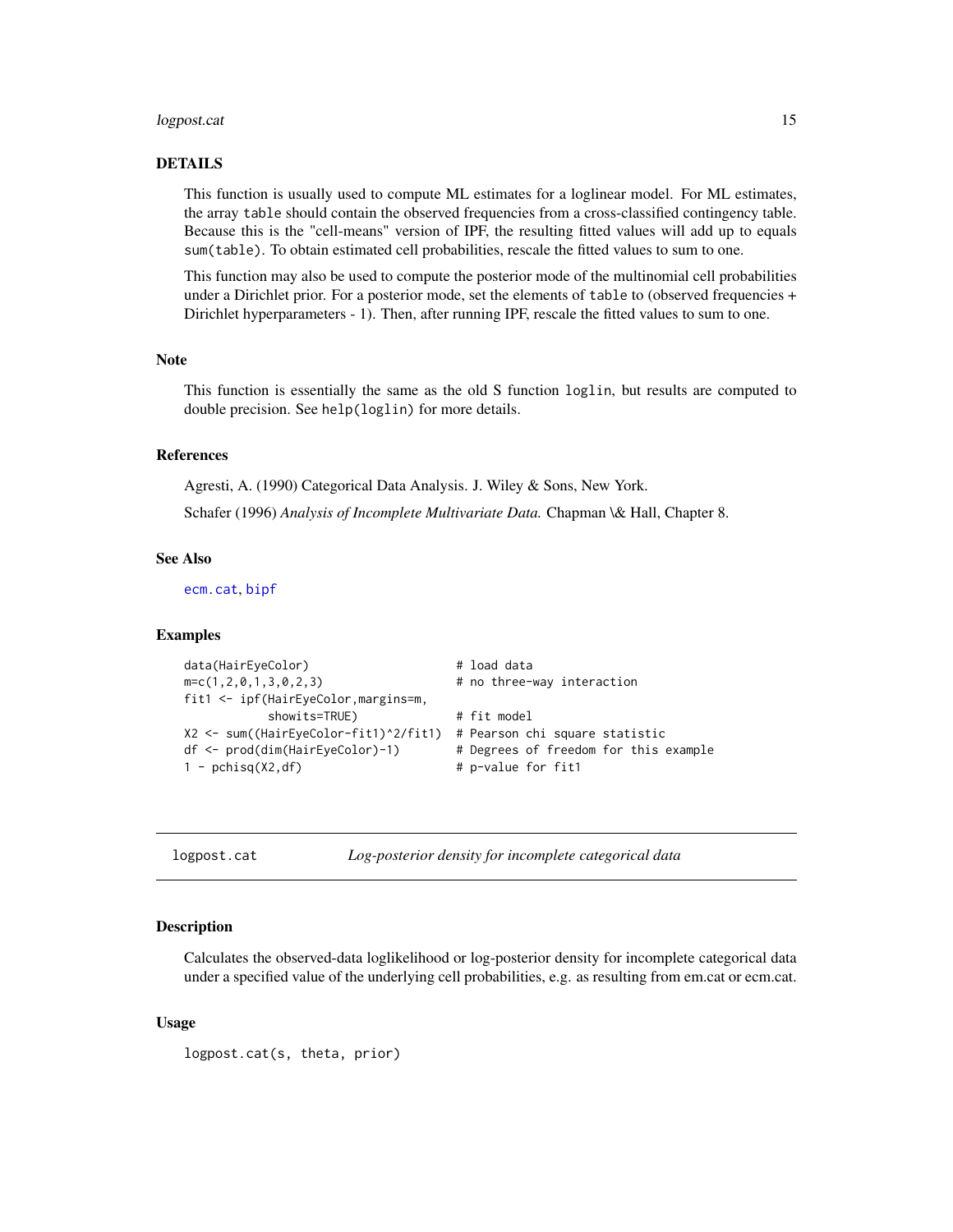<span id="page-15-0"></span>16 mda.cat

#### Arguments

| S.    | summary list of an incomplete categorical dataset created by the function prelim. cat.                                                                                                                                                                                                                                                                                                  |
|-------|-----------------------------------------------------------------------------------------------------------------------------------------------------------------------------------------------------------------------------------------------------------------------------------------------------------------------------------------------------------------------------------------|
| theta | an array of cell probabilities of dimension s\$d                                                                                                                                                                                                                                                                                                                                        |
| prior | optional vector of hyperparameters for a Dirichlet prior distribution. The default<br>is a uniform prior distribution (all hyperparameters $= 1$ ) on the cell probabilities,<br>which will result in evaluation of the loglikelihood. If structural zeros appear in<br>the table, a prior should be supplied with NAs in those cells and ones (or other<br>hyperparameters) elsewhere. |

#### Details

This is the loglikelihood or log-posterior density that ignores the missing-data mechanism.

# Value

the value of the observed-data loglikelihood or log-posterior density function at theta

# References

Schafer (1996) *Analysis of Incomplete Multivariate Data.* Chapman \& Hall. Section 7.3.

#### See Also

[prelim.cat](#page-20-1), [em.cat](#page-10-1), [ecm.cat](#page-8-1)

# Examples

| data(older)                                                        | # load data                             |
|--------------------------------------------------------------------|-----------------------------------------|
| older[1:2, c(1:4,7)]                                               | # see partial content; older.frame also |
|                                                                    | # available.                            |
| s <- prelim.cat(older[,1:4],older[,7]) # preliminary manipulations |                                         |
| $m \leq c(1, 2, 0, 3, 4)$                                          | # margins for restricted model          |
| thetahat1 $\leq$ ecm.cat(s, margins=m)                             | # mle                                   |
| logpost.cat(s, the tahat1)                                         | # loglikelihood at thetahat1            |

<span id="page-15-1"></span>

| mda.cat |      | Monotone Data Augmentation algorithm for incomplete categorical |  |  |  |
|---------|------|-----------------------------------------------------------------|--|--|--|
|         | data |                                                                 |  |  |  |

# Description

Markov-Chain Monte Carlo method for simulating draws from the observed-data posterior distribution of underlying cell probabilities under a saturated multinomial model. May be used in conjunction with imp.cat to create proper multiple imputations. Tends to converge more quickly than da.cat when the pattern of observed data is nearly monotone.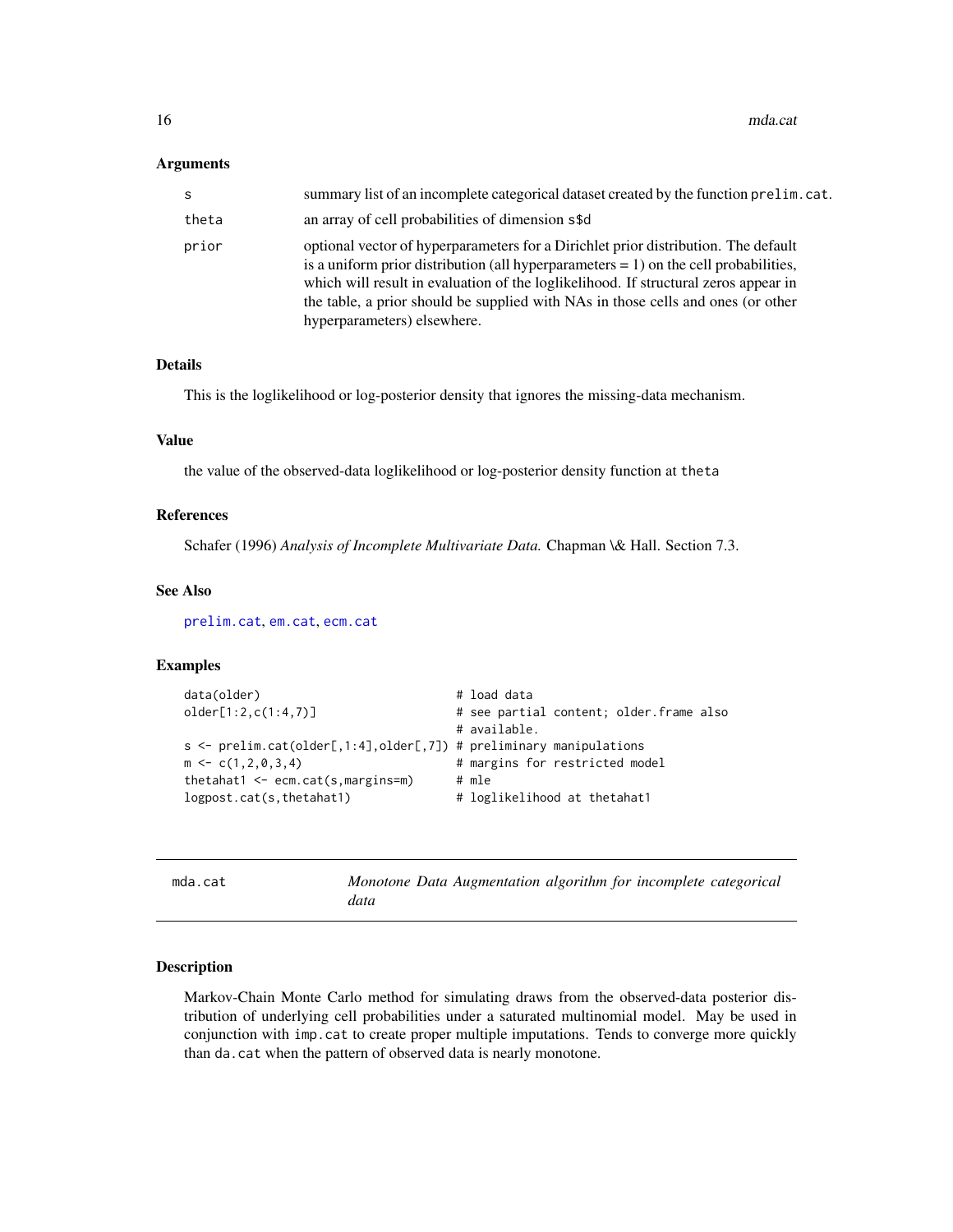#### <span id="page-16-0"></span>mda.cat 17

#### Usage

mda.cat(s, start, steps=1, prior=0.5, showits=FALSE)

#### Arguments

| s       | summary list of an incomplete categorical dataset created by the function prelim. cat.                                                                                                                                   |
|---------|--------------------------------------------------------------------------------------------------------------------------------------------------------------------------------------------------------------------------|
| start   | starting value of the parameter. This is an array of cell probabilities of dimension<br>s\$d, such as one created by em.cat. If structural zeros appear in the table,<br>starting values for those cells should be zero. |
| steps   | number of data augmentation steps to be taken. Each step consists of an impu-<br>tation or I-step followed by a posterior or P-step.                                                                                     |
| prior   | optional vector of hyperparameters specifying a Dirichlet prior distribution. The<br>default is the Jeffreys prior (all hyperparameters = supplied with hyperparame-<br>ters set to NA for those cells.                  |
| showits | if TRUE, reports the iterations so the user can monitor the progress of the algo-<br>rithm.                                                                                                                              |

# Details

At each step, the missing data are randomly imputed under their predictive distribution given the observed data and the current value of theta (I-step) Unlike da.cat, however, not all of the missing data are filled in, but only enough to complete a monotone pattern. Then a new value of theta is drawn from its Dirichlet posterior distribution given the monotone data (P-step). After a suitable number of steps are taken, the resulting value of the parameter may be regarded as a random draw from its observed-data posterior distribution.

For good performance, the variables in the original data matrix x (which is used to create s) should be ordered according to their rates of missingness from most observed (in the first columns) to least observed (in the last columns).

# Value

an array like start containing simulated cell probabilities.

#### Note

IMPORTANT: The random number generator seed must be set at least once by the function rngseed before this function can be used.

#### References

Schafer (1996) *Analysis of Incomplete Multivariate Data.* Chapman \& Hall, Chapter 7.

# See Also

[prelim.cat](#page-20-1), [rngseed](#page-21-1), [da.cat](#page-4-1), [imp.cat](#page-12-1).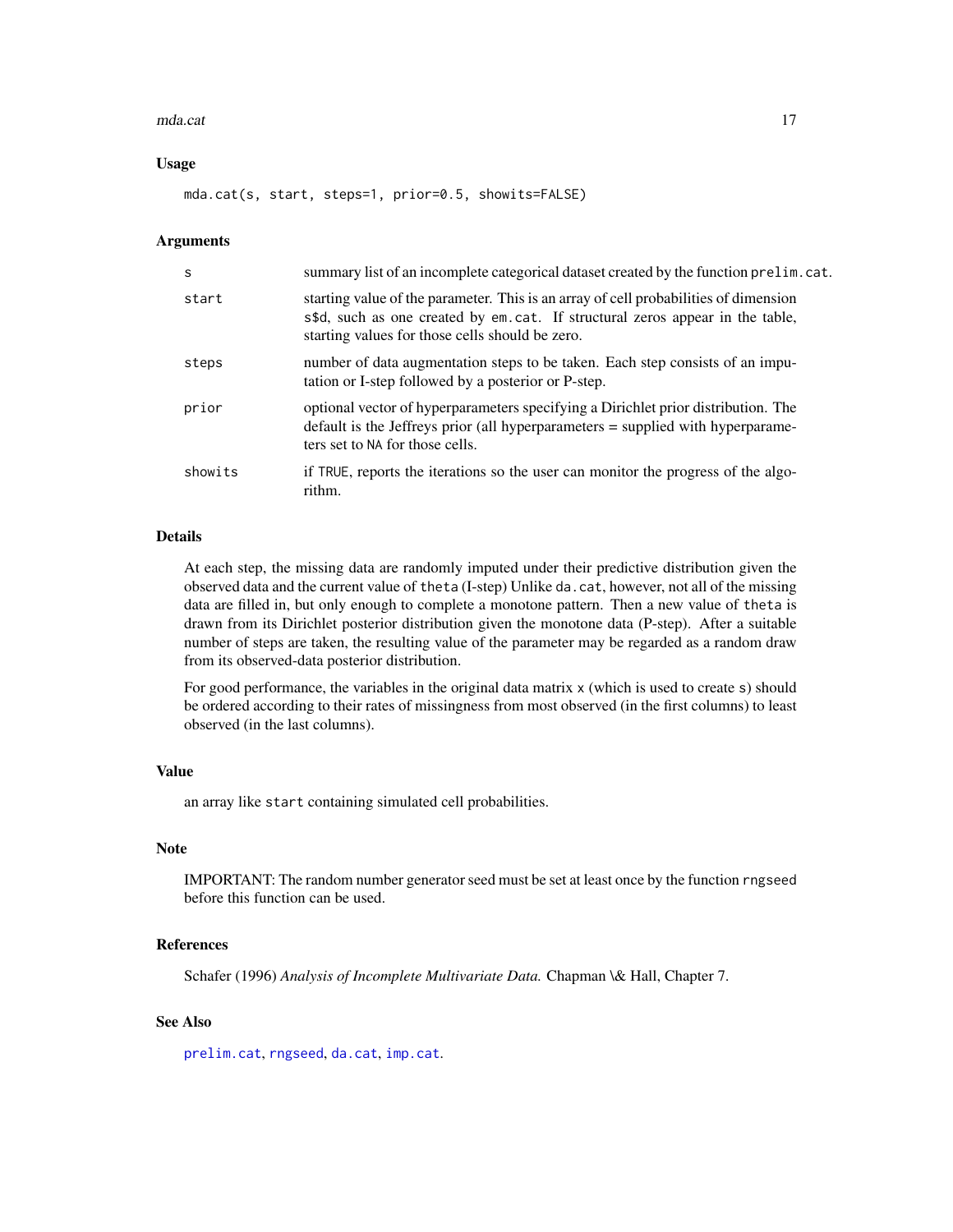# Examples

```
data(older)
x <- older[1:80,1:4] # subset of the data with
counts <- older[1:80,7] # monotone pattern.
s \le prelim.cat(x,counts) \qquad # preliminary manipulations
thetahat \leq em.cat(s) \qquad # mle under saturated model
rngseed(7817) # set random generator seed
theta <- mda.cat(s,thetahat,50) # take 50 steps from mle<br>ximp <- imp.cat(s,theta) # impute under theta
ximp \leftarrow imp.cat(s,theta)theta \leq mda.cat(s, theta, 50) \qquad # take another 50 steps
ximp < -imp.cat(s, theta) # impute under new theta
```
mi.inference *Multiple imputation inference*

#### Description

Combines estimates and standard errors from m complete-data analyses performed on m imputed datasets to produce a single inference. Uses the technique described by Rubin (1987) for multiple imputation inference for a scalar estimand.

#### Usage

mi.inference(est, std.err, confidence=0.95)

#### Arguments

| est        | a list of \$m\$ (at least 2) vectors representing estimates (e.g., vectors of estimated<br>regression coefficients) from complete-data analyses performed on \$m\$ imputed<br>datasets. |
|------------|-----------------------------------------------------------------------------------------------------------------------------------------------------------------------------------------|
| std.err    | a list of \$m\$ vectors containing standard errors from the complete-data analyses<br>corresponding to the estimates in est.                                                            |
| confidence | desired coverage of interval estimates.                                                                                                                                                 |

#### Value

a list with the following components, each of which is a vector of the same length as the components of est and std.err:

| est     | the average of the complete-data estimates.                                                                                          |
|---------|--------------------------------------------------------------------------------------------------------------------------------------|
| std.err | standard errors incorporating both the between and the within-imputation uncer-<br>tainty (the square root of the "total variance"). |
| df      | degrees of freedom associated with the t reference distribution used for interval<br>estimates.                                      |
| signif  | P-values for the two-tailed hypothesis tests that the estimated quantities are<br>equal to zero.                                     |

<span id="page-17-0"></span>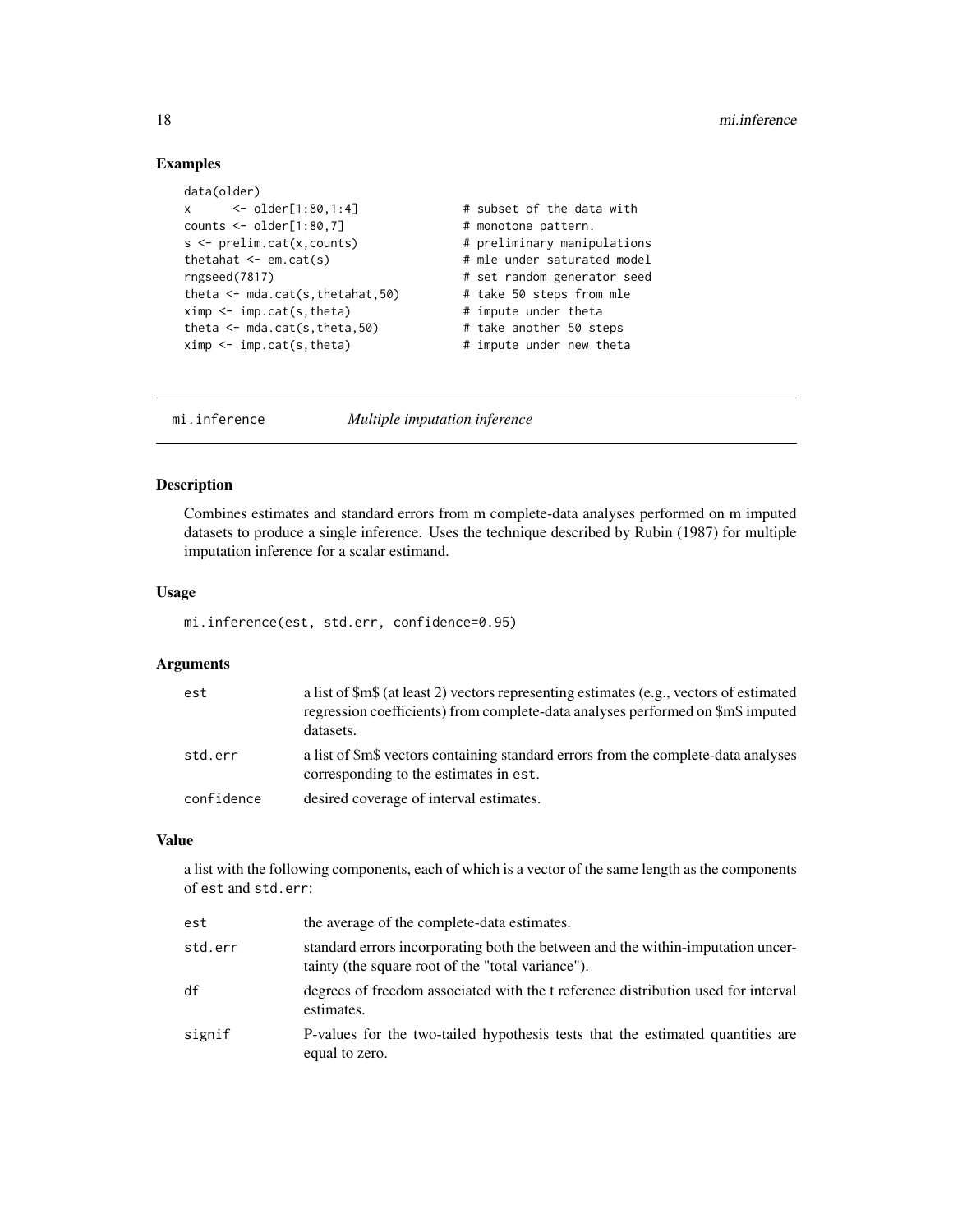#### <span id="page-18-0"></span>mi.inference 19

| lower | lower limits of the $(100*$ confidence)% interval estimates. |
|-------|--------------------------------------------------------------|
| upper | upper limits of the $(100*$ confidence)% interval estimates. |
| r     | estimated relative increases in variance due to nonresponse. |
| fminf | estimated fractions of missing information.                  |

# **METHOD**

Uses the method described on pp. 76-77 of Rubin (1987) for combining the complete-data estimates from \$m\$ imputed datasets for a scalar estimand. Significance levels and interval estimates are approximately valid for each one-dimensional estimand, not for all of them jointly.

#### References

Fienberg, S.E. (1981) *The Analysis of Cross-Classified Categorical Data*, MIT Press, Cambridge. Rubin (1987) *Multiple Imputation for Nonresponse in Surveys,* Wiley, New York, Schafer (1996) *Analysis of Incomplete Multivariate Data.* Chapman \& Hall, Chapter 8.

# See Also

[dabipf](#page-5-1), [imp.cat](#page-12-1)

#### Examples

```
#
# Example 1 Based on Schafer's p. 329 and ss. This is a toy version,
# using a much shorter length of chain than required. To
# generate results comparable with those in the book, edit
# the \dontrun{ } line below and comment the previous one.
#
data(belt)
attach(belt.frame)
oddsr \leq function(x) { \qquad # Odds ratio of 2 x 2 table.
           o \leftarrow (x[1,1]*x[2,2])/
                  (x[1,2]*x[2,1])o.sd \le sqrt(1/x[1,1] + # large sample S.D. (Fienberg,
                     1/x[1,2] + # p. 18)
                     1/x[2,1] +
                     1/x[2,2])
           return(list(o=o,sd=o.sd))
           }
colns <- colnames(belt.frame)
a \le -x \times \text{tabs} (Freq \sim D + S + B2 + I2 + B1 + I1,
               data=belt.frame)
m \leftarrow \text{list}(c(1, 2, 5, 6), c(1, 2, 3, 4), c(3, 4, 5, 6),c(1,3,5),c(1,4,6),c(2,4,6))b <- loglin(a,margin=m) # fits (DSB1I1)(DSB2I2)(B2I2B1I1)(DB1B2)
                                        # (DI1I2)(SI1I2) in Schafer's p. 329
```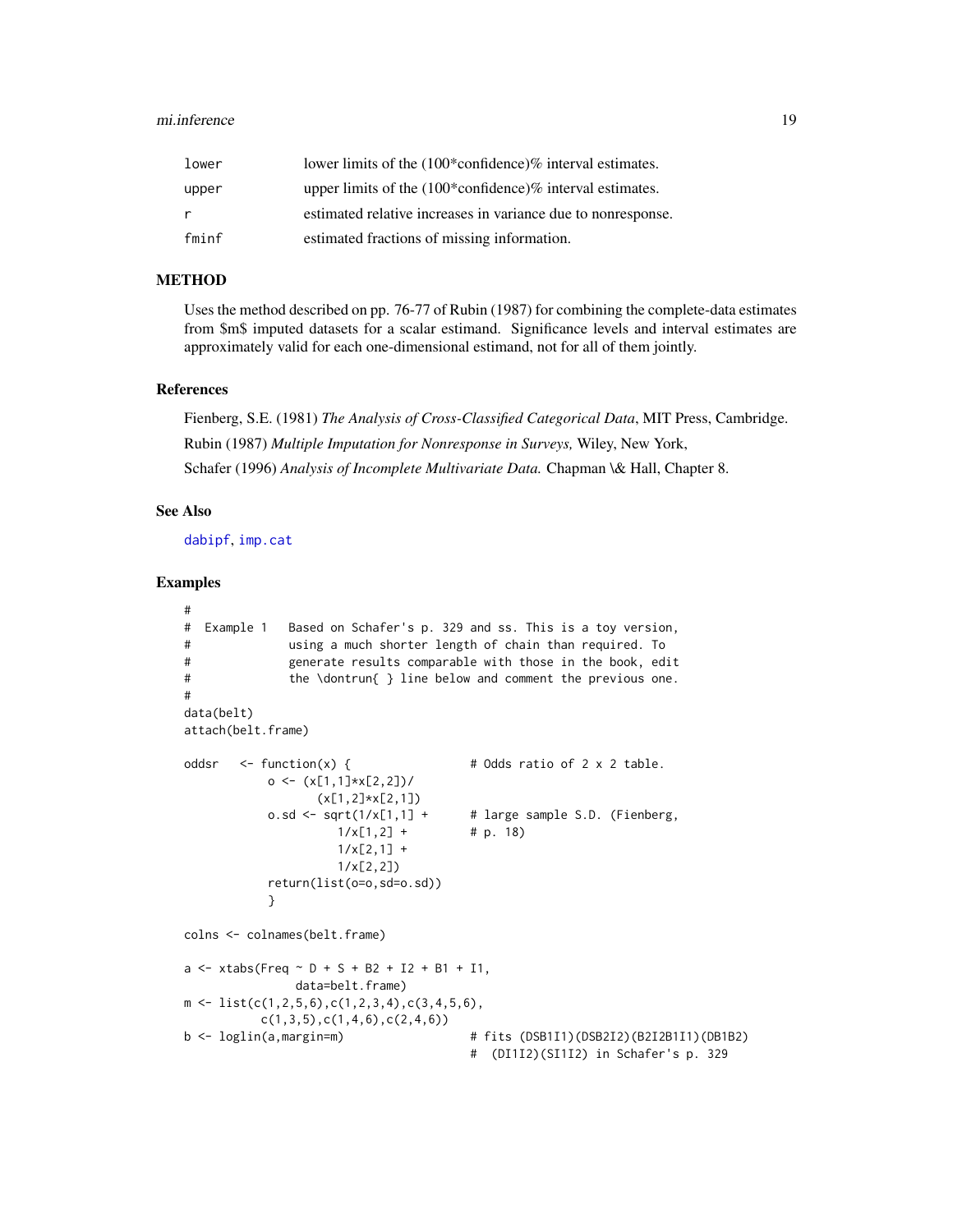```
s <- prelim.cat(x=belt[,-7],counts=belt[,7])
m \leftarrow c(1, 2, 5, 6, 0, 1, 2, 3, 4, 0, 3, 4, 5, 6, 0, 1, 3, 5, 0, 1, 4, 6, 0, 2, 4, 6)theta <- ecm.cat(s,margins=m, \qquad # excruciantingly slow; needs 2558
                  maxits=5000) # iterations.
rngseed(1234)
#
# Now ten multiple imputations of the missing variables B2, I2 are
# generated, by running a chain and taking every 2500th observation.
# Prior hyperparameter is set at 0.5 as in Schafer's p. 329
#
est <- std.error <- vector("list",10)
for (i in 1:10) {
cat("Doing imputation ",i,"\n")
 theta \leq dabipf(s,m,theta,prior=0.5, # toy chain; for comparison with
                  steps=25) # results in Schafer's book the next
                                       # statement should be run,
                                        # rather than this one.
 ## Not run: theta <- dabipf(s,m,theta,prior=0.5,steps=2500)
 imp<- imp.cat(s,theta)
 imp.frame <- cbind(imp$x,imp$counts)
 colnames(imp.frame) <- colns
 a \le xtabs(Freq \sim B2 + I2, \qquad # 2 x 2 table relating belt use
                   data=imp.frame) # and injury
 print(a)
 odds <- oddsr(a) \qquad # odds ratio and std.dev.
 est[[i]] \leftarrow odds\odds\$o - 1 # check deviations from 1 of
 std.error[[i]] <- odds$sd # odds ratio
}
odds <- mi.inference(est,std.error)
print(odds)
detach(belt.frame)
```
older *Older people dataset*

#### Description

Data from the Protective Services Project for Older Persons

#### Usage

data(older)

#### Format

The data frame older. frame contains the following columns:

M Mental status

P ysical status

<span id="page-19-0"></span>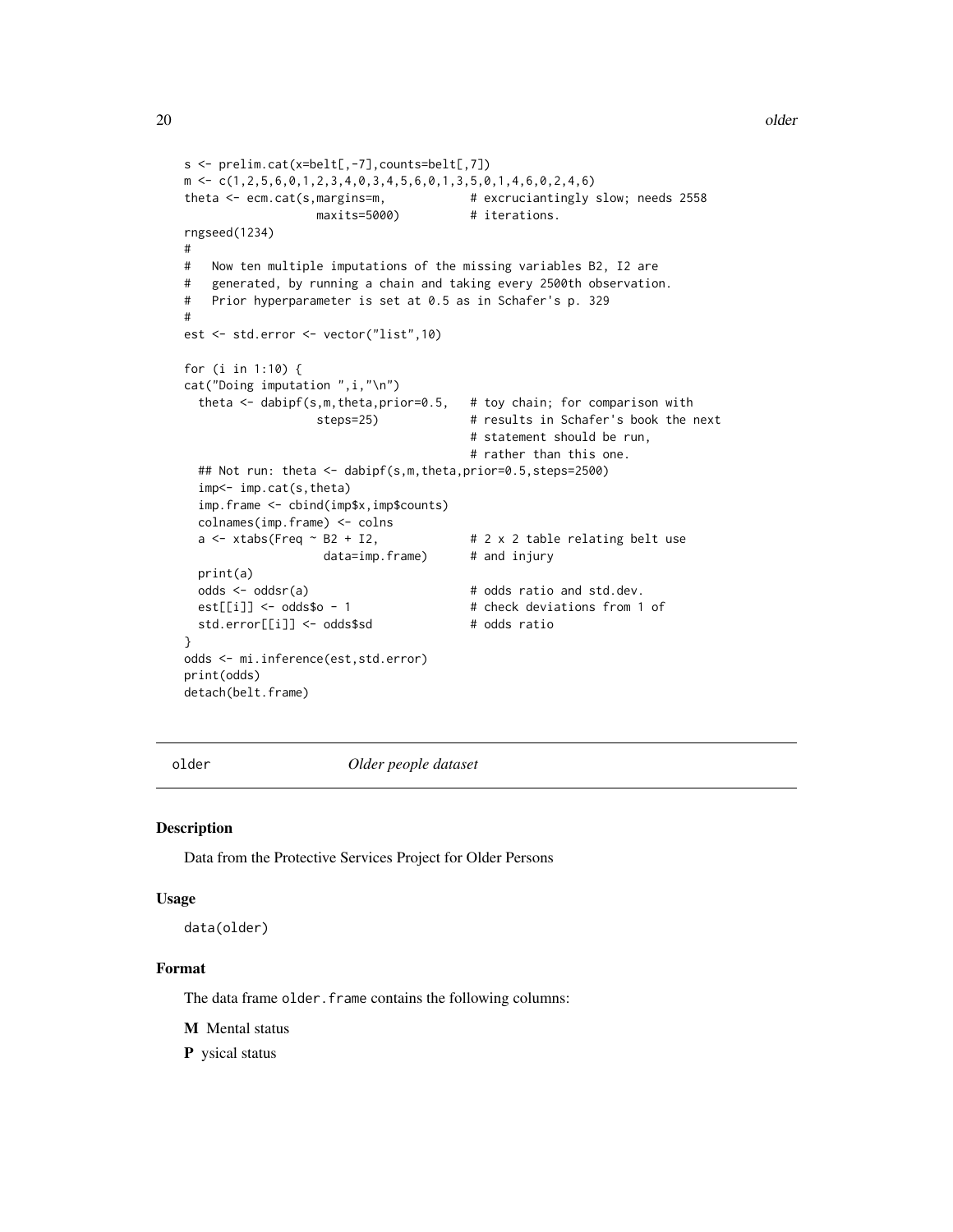#### <span id="page-20-0"></span>prelim.cat 21

- D Survival status (deceased or not)
- G Group membership: E=experimental, C=control)
- A Age: Under75 and 75+
- S Sex: Male or Female

Freq Count

# Note

A matrix older with similarley named columns exists that can be input directly to functions which do not admit data frames.

# Source

Schafer (1996) *Analysis of Incomplete Multivariate Data.* Chapman \& Hall, Section 7.3.5.

<span id="page-20-1"></span>prelim.cat *Preliminary manipulations on incomplete categorical data*

# Description

This function performs grouping and sorting operations on categorical datasets with missing values. It creates a list that is needed for input to em.cat, da.cat, imp.cat, etc.

#### Usage

```
prelim.cat(x, counts, levs)
```
# Arguments

| x      | categorical data matrix containing missing values. The data may be provided<br>either in ungrouped or grouped format. In ungrouped format, the rows of x<br>correspond to individual observational units, so that $nrow(x)$ is the total sample<br>size. In grouped format, the rows of x correspond to distinct covariate patterns;<br>the frequencies are provided through the counts argument. In either format, the<br>columns correspond to variables. The categories must be coded as consecutive<br>positive integers beginning with $1 (1, 2, )$ , and missing values are denoted by<br>NA. |
|--------|-----------------------------------------------------------------------------------------------------------------------------------------------------------------------------------------------------------------------------------------------------------------------------------------------------------------------------------------------------------------------------------------------------------------------------------------------------------------------------------------------------------------------------------------------------------------------------------------------------|
| counts | optional vector of length $nrow(x)$ giving the frequencies corresponding to the<br>covariate patterns in x. The total sample size is sum (counts). If counts is miss-<br>ing, the data are assumed to be ungrouped; this is equivalent to taking counts<br>equal to rep $(1, nrow(x))$ .                                                                                                                                                                                                                                                                                                            |
| levs   | optional vector of length ncol(x) indicating the number of levels for each cat-<br>egorical variable. If missing, $l$ evs[j] is taken to be max(x[,j], na. rm=T).                                                                                                                                                                                                                                                                                                                                                                                                                                   |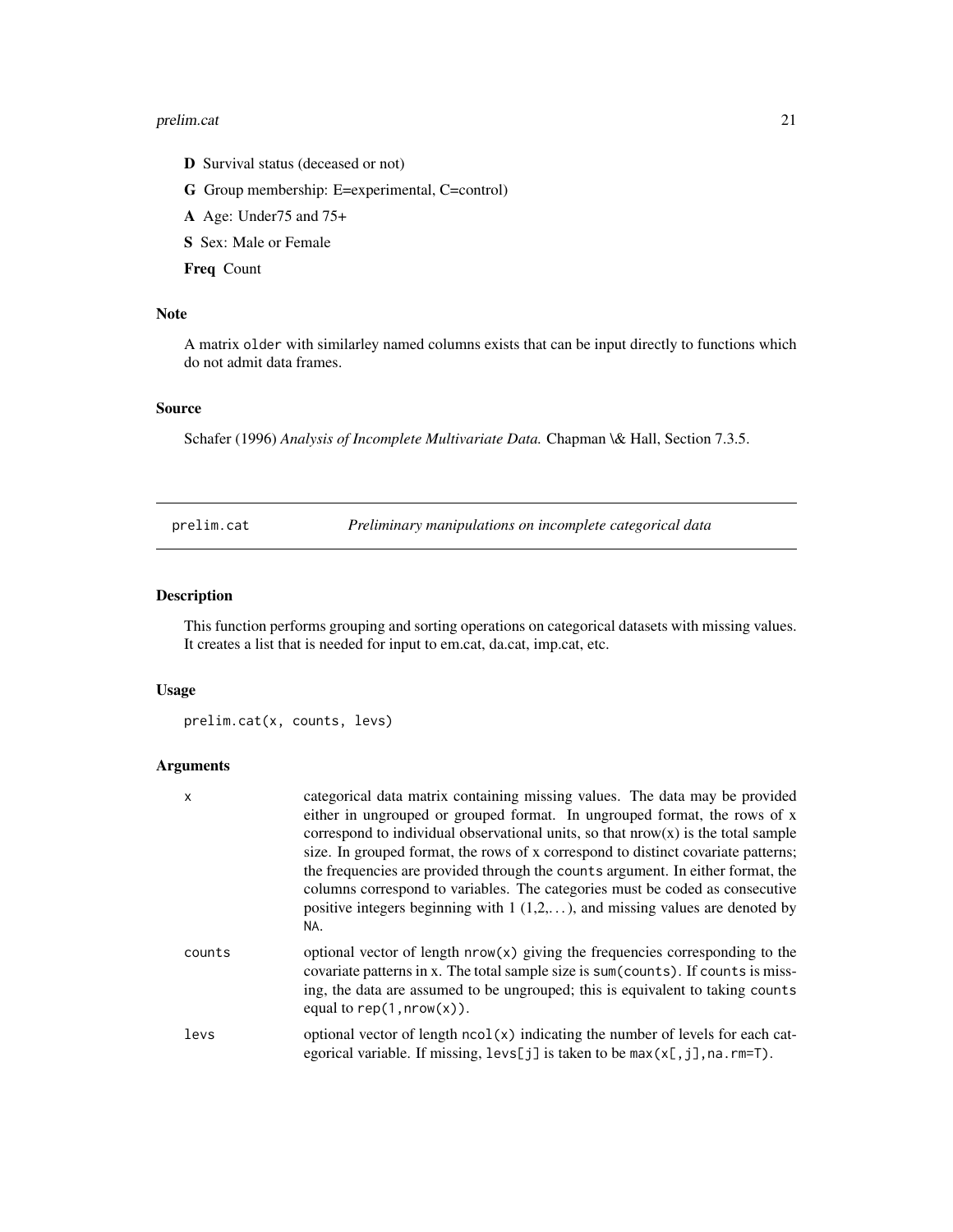# <span id="page-21-0"></span>Value

a list of seventeen components that summarize various features of x after the data have been sorted by missingness patterns and grouped according to the observed values. Components that might be of interest to the user include:

| nmis   | a vector of length $ncol(x)$ containing the number of missing values for each<br>variable in x.                                                                                                                                                                                                                                                                                             |
|--------|---------------------------------------------------------------------------------------------------------------------------------------------------------------------------------------------------------------------------------------------------------------------------------------------------------------------------------------------------------------------------------------------|
| r      | matrix of response indicators showing the missing data patterns in x. Dimension<br>is $(m,p)$ where m is number of distinct missingness patterns in the rows of x, and<br>p is the number of columns in x. Observed values are indicated by 1 and missing<br>values by 0. The row names give the number of observations in each pattern,<br>and the columns correspond to the columns of x. |
| d      | vector of length $ncol(x)$ indicating the number of levels for each variable. The<br>complete-data contingency table would be an array with these dimensions. Iden-<br>tical to levs if levs was supplied.                                                                                                                                                                                  |
| ncells | number of cells in the cross-classified contingency table, equal to prod(d).                                                                                                                                                                                                                                                                                                                |

# References

Chapters 7–8 of Schafer (1996) *Analysis of Incomplete Multivariate Data.* Chapman \& Hall.

#### See Also

[em.cat](#page-10-1), [ecm.cat](#page-8-1), [da.cat](#page-4-1),[mda.cat](#page-15-1), [dabipf](#page-5-1), [imp.cat](#page-12-1)

# Examples

```
data(crimes)
crimes
s <- prelim.cat(crimes[,1:2],crimes[,3]) # preliminary manipulations
s$nmis # see number of missing observations per variable
s$r # look at missing data patterns
```
<span id="page-21-1"></span>rngseed *Initialize random number generator seed*

# Description

Seeds the random number generator

#### Usage

```
rngseed(seed)
```
#### Arguments

seed a positive number, preferably a large integer.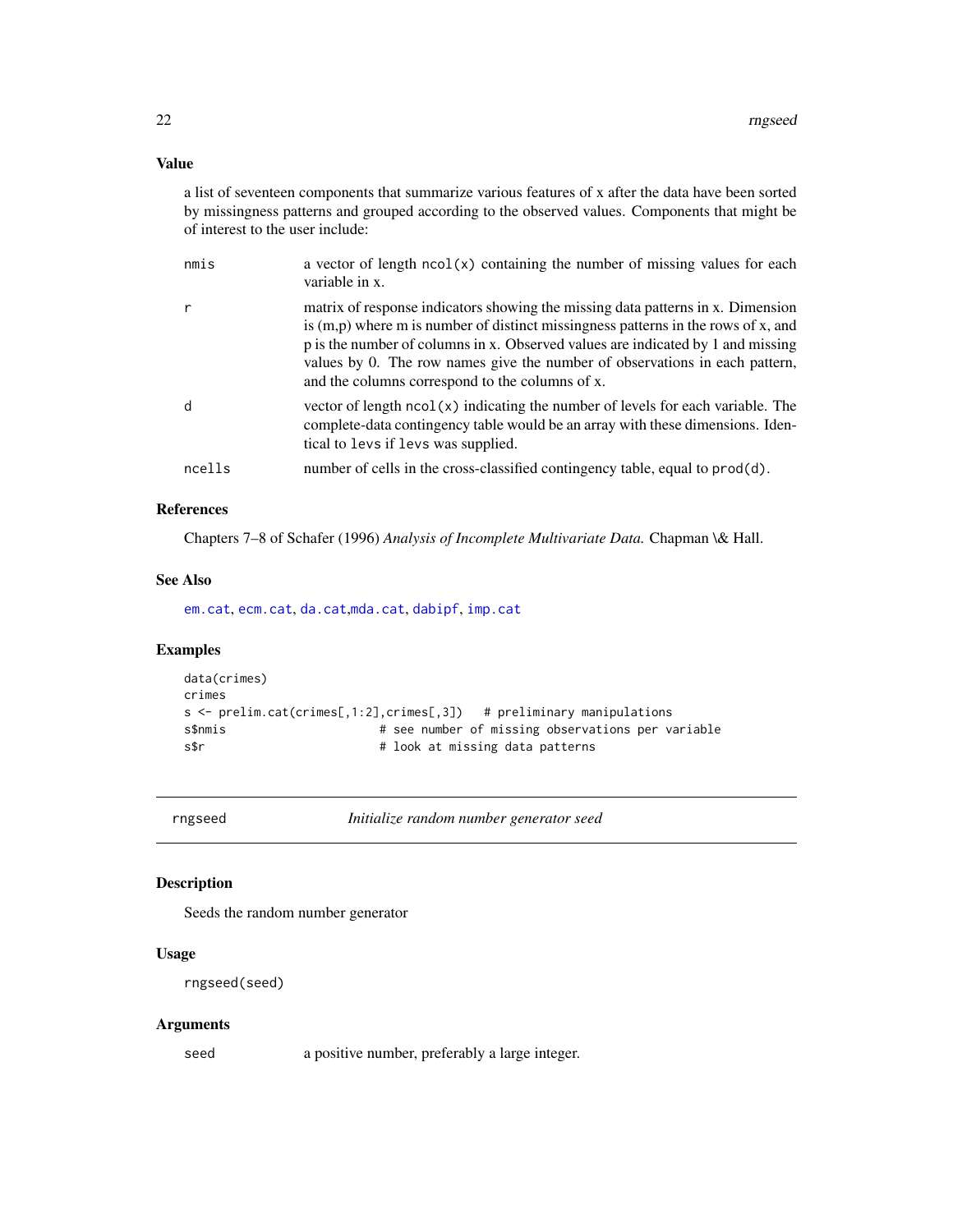#### rngseed 23

# Value

NULL.

# Note

The random number generator seed must be set at least once by this function before the simulation or imputation functions in this package (da.cat, imp.cat, etc.) can be used.